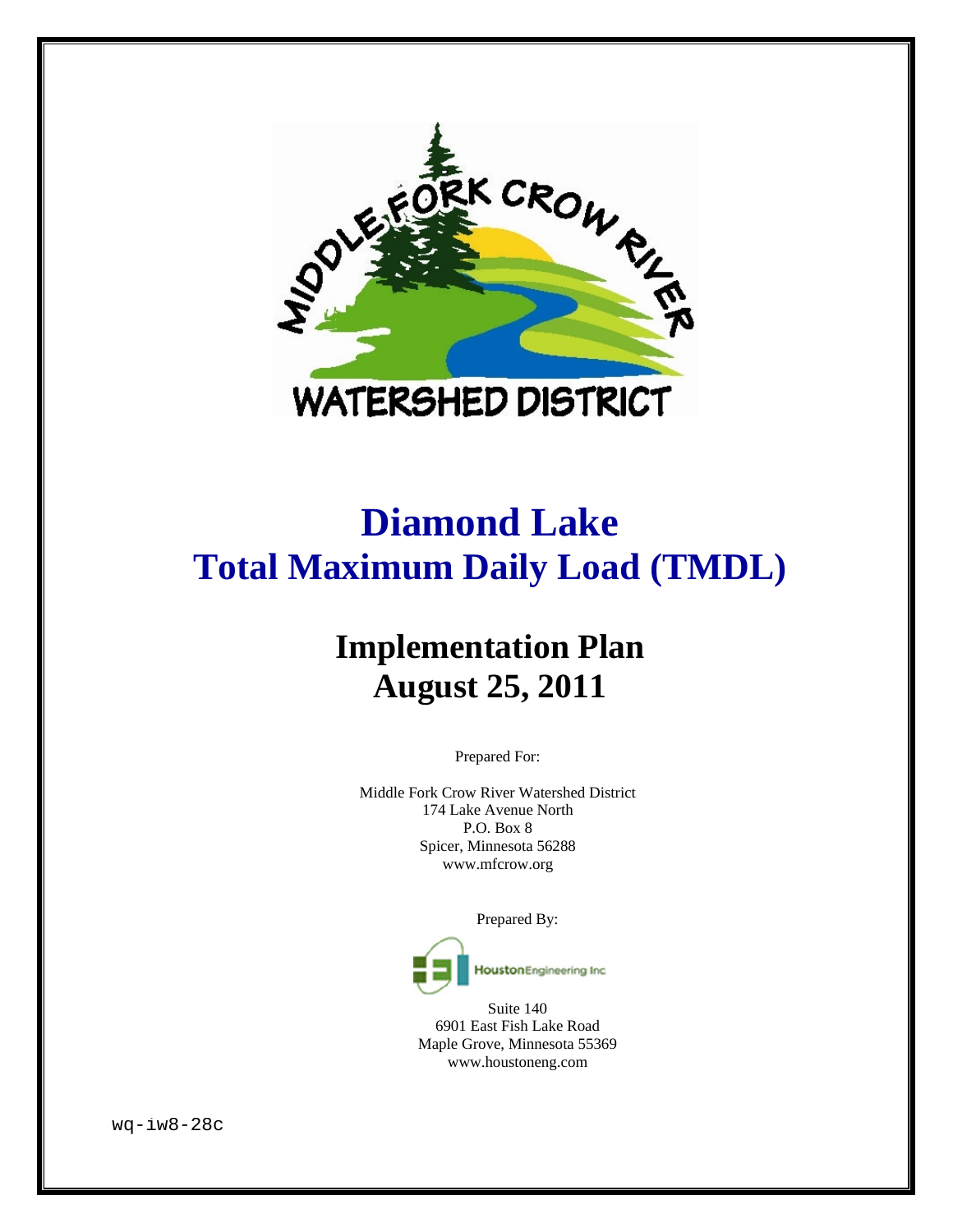# **Table of Contents**

# Page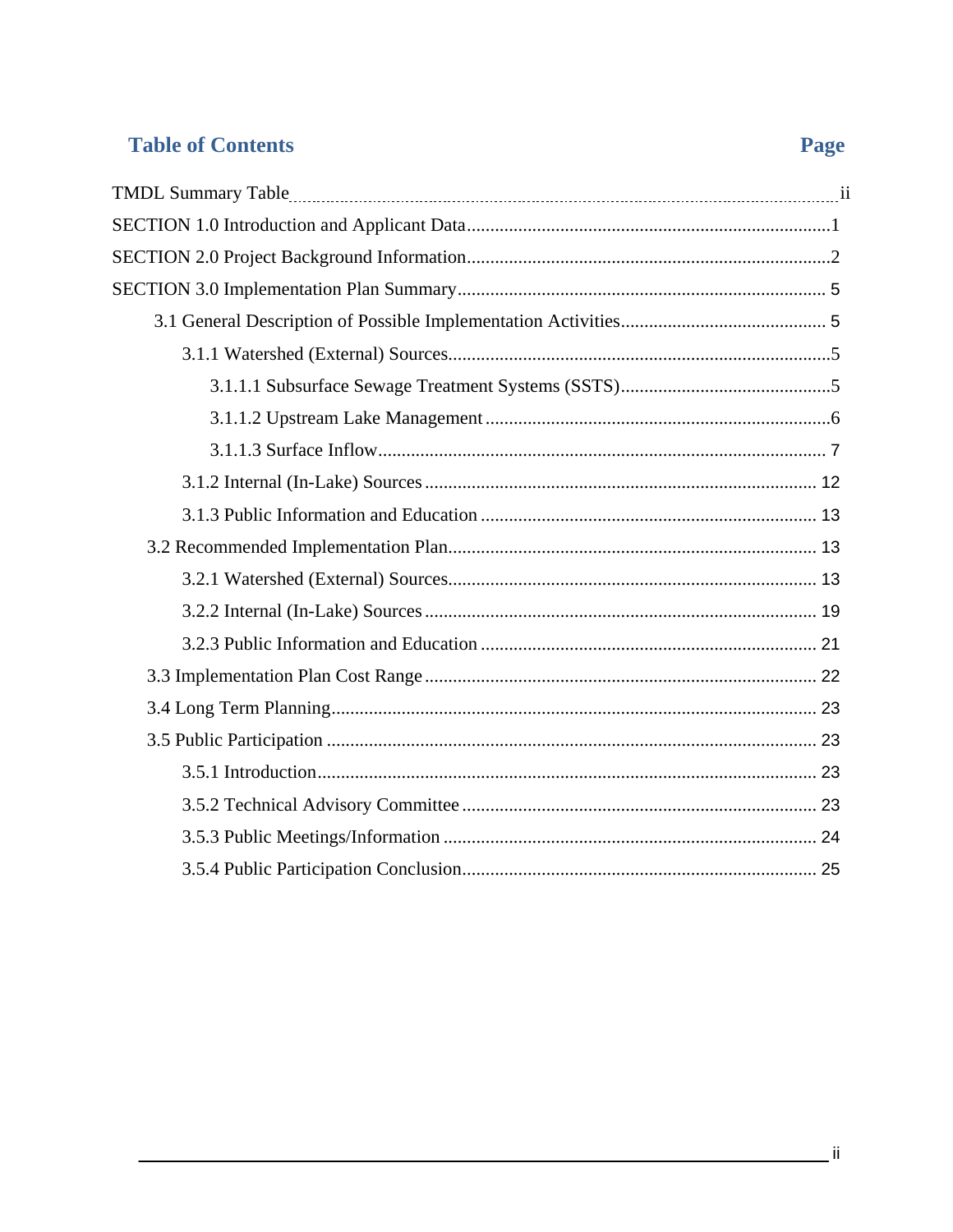| <b>TMDL Summary Table</b>                                               |                                                                                                                                                                                                                                                                                                                                                                                                                                                                                                                                                                                       |             |  |  |
|-------------------------------------------------------------------------|---------------------------------------------------------------------------------------------------------------------------------------------------------------------------------------------------------------------------------------------------------------------------------------------------------------------------------------------------------------------------------------------------------------------------------------------------------------------------------------------------------------------------------------------------------------------------------------|-------------|--|--|
| EPA / MPCA<br>Required<br>Elements                                      | Summary                                                                                                                                                                                                                                                                                                                                                                                                                                                                                                                                                                               | TMDL Page # |  |  |
| Location                                                                | Diamond Lake is located in Kandiyohi County, 12 miles<br>northeast of Willmar, Minnesota, within the North Central<br>Hardwoods Ecoregion, Upper Mississippi River Basin                                                                                                                                                                                                                                                                                                                                                                                                              | 1           |  |  |
| 303(d) Listing<br>Information                                           | Diamond Lake Assessment Unit Identification Number is<br>34-0044-00. The MPCA listed Diamond Lake in 1998<br>because of elevated mercury in fish tissue and concern<br>related to fish consumption. The MPCA identified in<br>2006 that the lake failed to attain the designated use<br>for aquatic life and recreation, because of excess<br>nutrients and again placed the lake on the 303(d) list.<br>Diamond Lake has remained on the 303(d) list through<br>the current $2010$ list. The $2010$ $303(d)$ list shows<br>initiation of the TMDL in 2008 and completion by<br>2012. | 3           |  |  |
| Applicable<br><b>Water Quality</b><br>Standards /<br>Numeric<br>Targets | Diamond Lake is an unlisted water per MR 7050.0430 and<br>is a Class 2B, 3C, 4A, 4B, 5, and 6 water. Classification as<br>2B means protection as a cool and warm water fisheries.<br>The numeric target is the numeric criteria for a deep lake,<br>Class 2B, located within the North Central Hardwoods<br>Ecoregion. The numeric standards expressed as the June<br>through September average value are: total phosphorus 40<br>ug/L; chlorophyll-a 14 ug /L; and Secchi disk transparency<br>greater than 1.4 meters.                                                              | 19          |  |  |
| Load Capacity<br>(expressed as<br>daily load)                           | The loading capacity is the total maximum daily load for<br>Diamond Lake. Based upon "normal" hydrologic<br>conditions. The maximum load capacity is 3.785 kg per<br>day (8.344 lbs/day) expressed as total phosphorus.                                                                                                                                                                                                                                                                                                                                                               | 55          |  |  |
| Wasteload<br>Allocation                                                 | The portion of the load capacity attributed to point sources<br>including National Pollutant Discharge Elimination<br>System (NPDES) permitted sources within the<br>contribution drainage is zero. There are no NPDES<br>permitted facilities in the watershed.                                                                                                                                                                                                                                                                                                                      | 55          |  |  |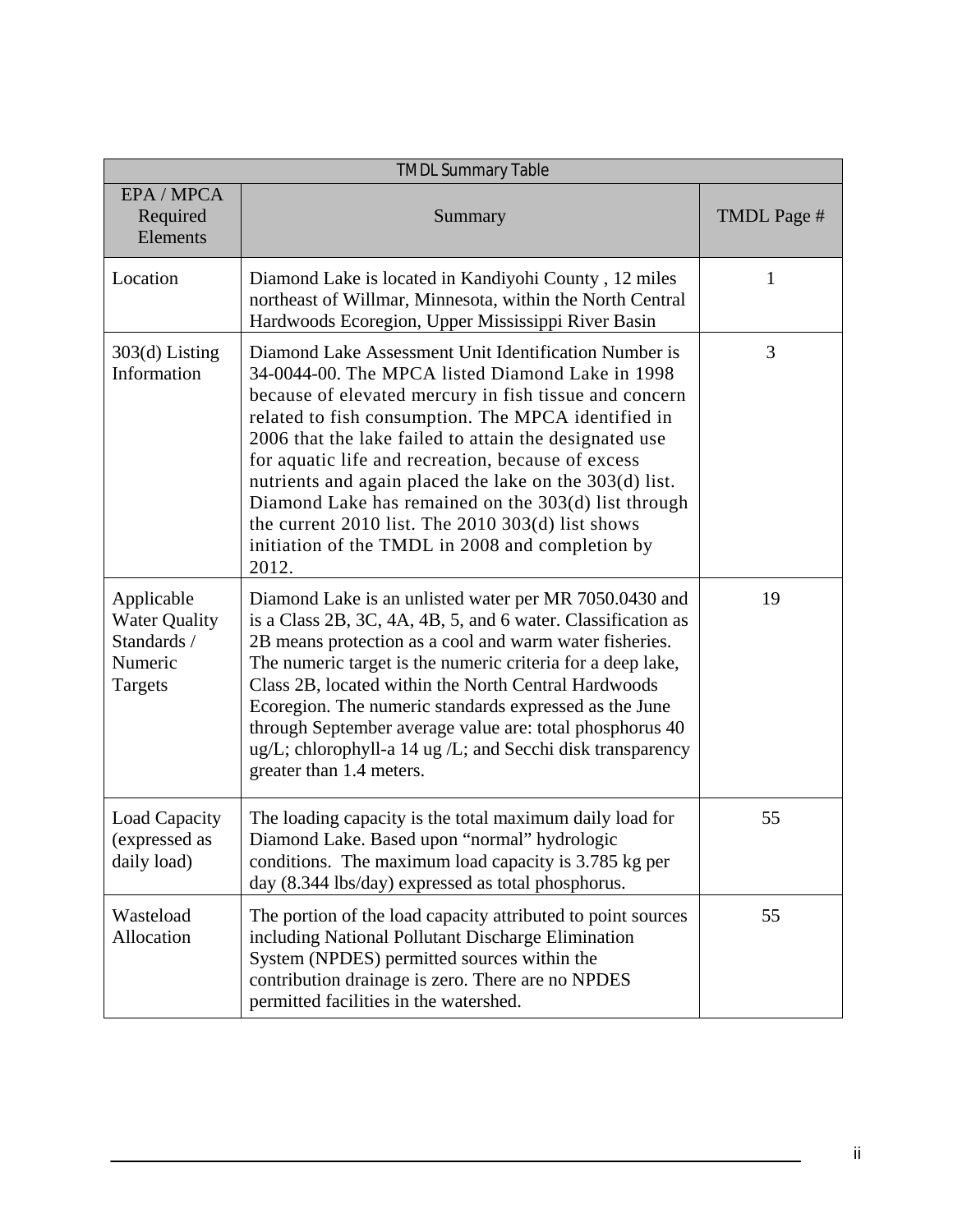| TMDL Summary Table (CONTINUED)     |                                                                                                                                                                                                                                                                                                                                                           |                       |                                 |  |
|------------------------------------|-----------------------------------------------------------------------------------------------------------------------------------------------------------------------------------------------------------------------------------------------------------------------------------------------------------------------------------------------------------|-----------------------|---------------------------------|--|
| EPA / MPCA<br>Required<br>Elements | Summary                                                                                                                                                                                                                                                                                                                                                   | TMDL Page #           |                                 |  |
| Load<br>Allocation                 | The portion of the loading capacity allocated to existing<br>and future nonpoint sources (2008).                                                                                                                                                                                                                                                          |                       | 55                              |  |
|                                    | <b>Sources</b>                                                                                                                                                                                                                                                                                                                                            | Load kg/day (lb./day) | Load kg/year<br>$(lb$ ./day $)$ |  |
|                                    | <b>Atmospheric Deposition</b>                                                                                                                                                                                                                                                                                                                             | 0.321(0.708)          | 117 (257.9)                     |  |
|                                    | <b>Subsurface Treatment</b><br><b>Systems</b>                                                                                                                                                                                                                                                                                                             | $\boldsymbol{0}$      | $\boldsymbol{0}$                |  |
|                                    | <b>Watershed Sources</b>                                                                                                                                                                                                                                                                                                                                  | 1.926 (4.246)         | 703 (1,549.9)                   |  |
|                                    | <b>Upstream Lakes</b>                                                                                                                                                                                                                                                                                                                                     | 0.426(0.939)          | 155.5 (342.8)                   |  |
|                                    | <b>Internal Sources</b>                                                                                                                                                                                                                                                                                                                                   | 0.282(0.622)          | 103(227.1)                      |  |
|                                    | <b>TOTAL</b>                                                                                                                                                                                                                                                                                                                                              | 2.955(6.515)          | 1078.5<br>(2,377.7)             |  |
| Seasonal<br>Variation              | Seasonal variation is accounted for by developing<br>targets for the summer critical period where the<br>frequency and severity of nuisance algal growth is<br>greatest. Although the critical period is the summer,<br>the response variables (chlorophyll-a and water<br>clarity) are driven by the variability in annual loads of<br>total phosphorus. | 58                    |                                 |  |
| Reasonable<br>Assurance            | Reasonable assurance is provided by the cooperative<br>efforts of the Middle Fork Crow River Watershed<br>District (MFCRWD), a local unit of government with<br>statutory authority to protect and improve the water<br>quality of water resources including Diamond Lake.                                                                                | 58                    |                                 |  |
| Implementation                     | The TMDL sets forth an implementation framework<br>and general load reduction strategies.                                                                                                                                                                                                                                                                 | 59                    |                                 |  |
| Public<br>Participation            | A number of stakeholder involvement meetings were<br>completed as a part of the TMDL study                                                                                                                                                                                                                                                                |                       | 76                              |  |
| Monitoring                         | The MFCRWD has implemented and operates a water<br>quality monitoring program. Monitoring will continue<br>for a maximum period of 3-years following approval<br>of the TMDL.                                                                                                                                                                             | 79                    |                                 |  |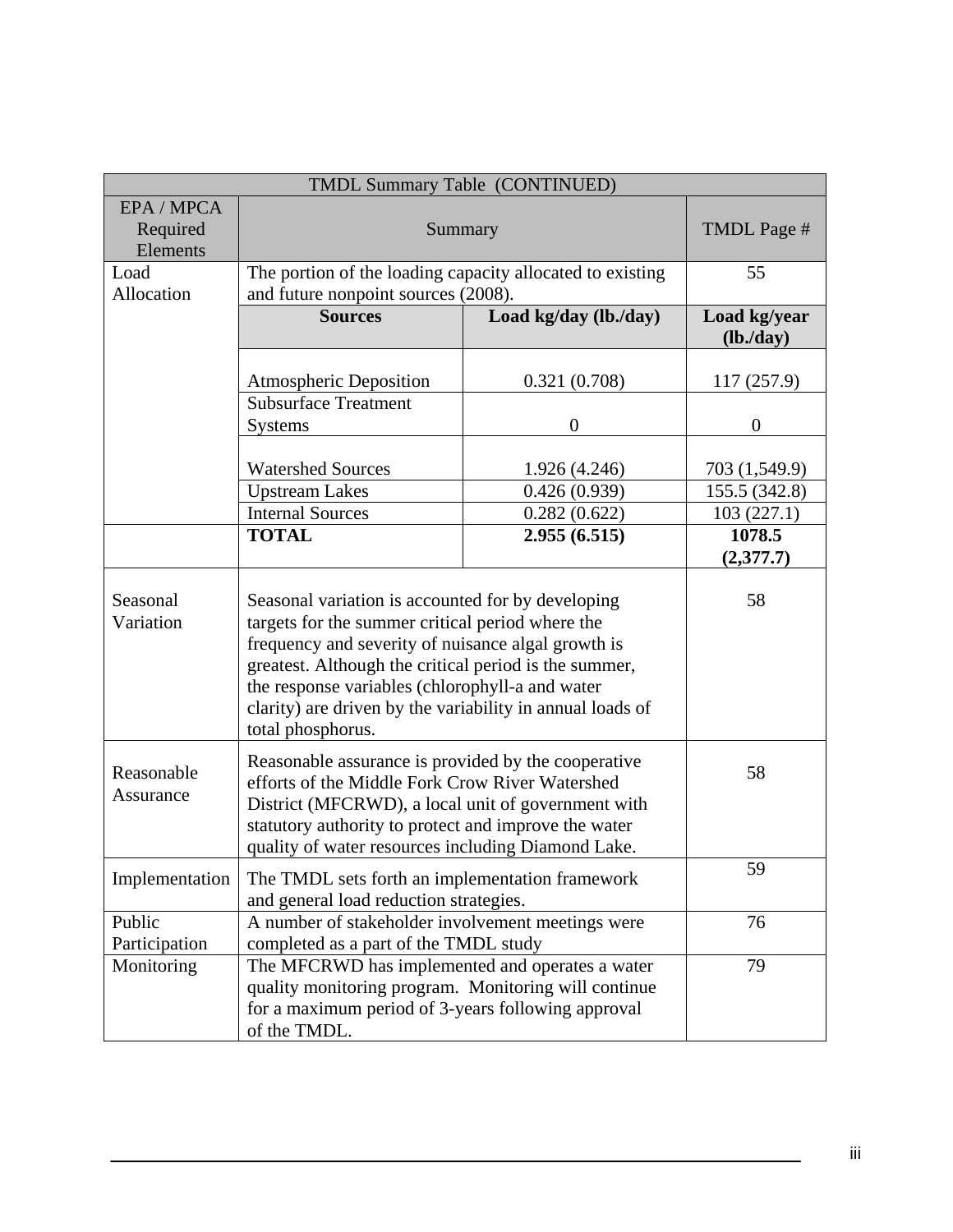#### **SECTION 1.0 INTRODUCTION AND APPLICANT DATA**

<span id="page-4-0"></span>Diamond Lake is a 1,607 acre lake, located in east-central Kandiyohi County in westcentral Minnesota. The outlet from Diamond Lake is controlled by a fixed crest dam, constructed in 1952, which is owned by Kandiyohi County. Water leaving Diamond Lake flows into a public drainage system into the Middle Fork of the Crow River, the Crow River, and eventually the Mississippi River. Diamond Lake is about 6 miles northwest of Atwater and 12 miles northeast of Willmar, Minnesota. Diamond Lake is the focus of a Total Maximum Daily Load (TMDL) study lead by the Middle Fork Crow River Watershed District (MFCRWD). The MFCRWD retained Houston Engineering, Inc. (HEI) to assist with technical activities necessary to complete the TMDL study.

The key component of the TMDL report in terms of future activities designed to bring the lake into compliance with water quality standards is the Implementation Plan. This document serves as a request for Minnesota Pollution Control Agency (MPCA) approval of the Diamond Lake TMDL Implementation Plan. The full TMDL report has been submitted to the MPCA; as of the date of this request, EPA approval is pending. The full report is also available upon request.

The MFCRWD is the applicant for this TMDL report. Contact information for the applicant is as follows:

| Name of Organization: | Middle Fork Crow River Watershed District               |
|-----------------------|---------------------------------------------------------|
| Type of Organization: | Special purpose unit of government – Watershed District |
| Project Manager:      | Mr. Chad Anderson, Administrator                        |
| Address:              | PO Box 8, Spicer, MN 56288                              |
| Phone:                | 320-796-0888                                            |
| Email:                | Chad@mfcrow.org                                         |
| Web:                  | www.mfcrow.org                                          |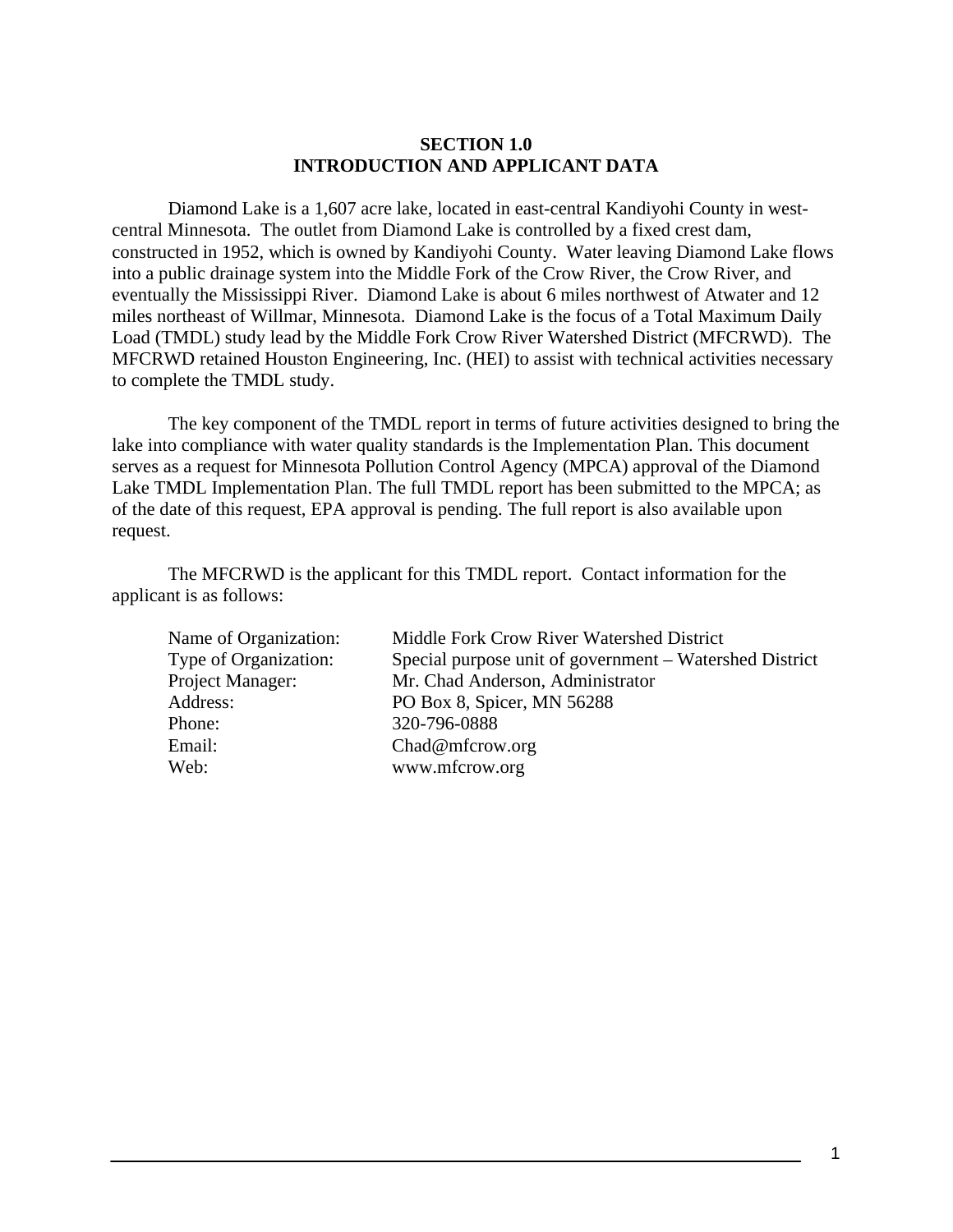### **SECTION 2.0 PROJECT BACKGROUND INFORMATION**

<span id="page-5-0"></span>The title of this project is the Diamond Lake TMDL Study. **Table 2-1** provides specific information related to this project.

| Project Title                                | Diamond Lake TMDL Study                                 |
|----------------------------------------------|---------------------------------------------------------|
| Listed Reach Name                            | Diamond Lake                                            |
| Assessment Unit<br><b>Identification No.</b> | 34-0044-00                                              |
| Year Listed                                  | 2006                                                    |
| <b>Impaired Beneficial Use</b>               | Aquatic Life and Recreation                             |
| Pollutant                                    | <b>Excess Nutrients</b>                                 |
| 303(d) List Scheduled                        | Start Date: 2008<br><b>Target Completion Year: 2012</b> |
| <b>Contract Amount</b>                       | \$176,215                                               |
| <b>Project Dates</b>                         | February $2008 -$ June $2011$                           |

|  | Table 2-1 Project Information for the Diamond Lake TMDL. |  |  |
|--|----------------------------------------------------------|--|--|
|  |                                                          |  |  |
|  |                                                          |  |  |

Diamond Lake's lake identification number, as assigned by the Minnesota Department of Natural Resources (MnDNR), (which is the same as the Assessment Unit Identification Number) is 34-0044-00. Minnesota Rule (MR) 7050.0140 *Use Classifications for Waters of the State* identifies the various uses of the state's waters, considered in the best interest of the public (i.e., beneficial uses). These beneficial uses are:

- Drinking water Class 1
- Aquatic life and recreation Class 2
- Industrial use and cooling Class 3
- Agricultural use, irrigation  $-$  Class 4A
- Agricultural use, livestock and wildlife watering Class 4B
- Aesthetics and navigation  $-$  Class 5
- Other uses Class  $6$
- Limited Resource Value Waters Class 7

Most water bodies have multiple beneficial uses, rather than a single use. Diamond Lake is an unlisted water, per MR 7050.0430, having multiple (potential) beneficial uses, including aquatic life and recreation (Class 2B), Industrial use and cooling (Class 3C), Agricultural use for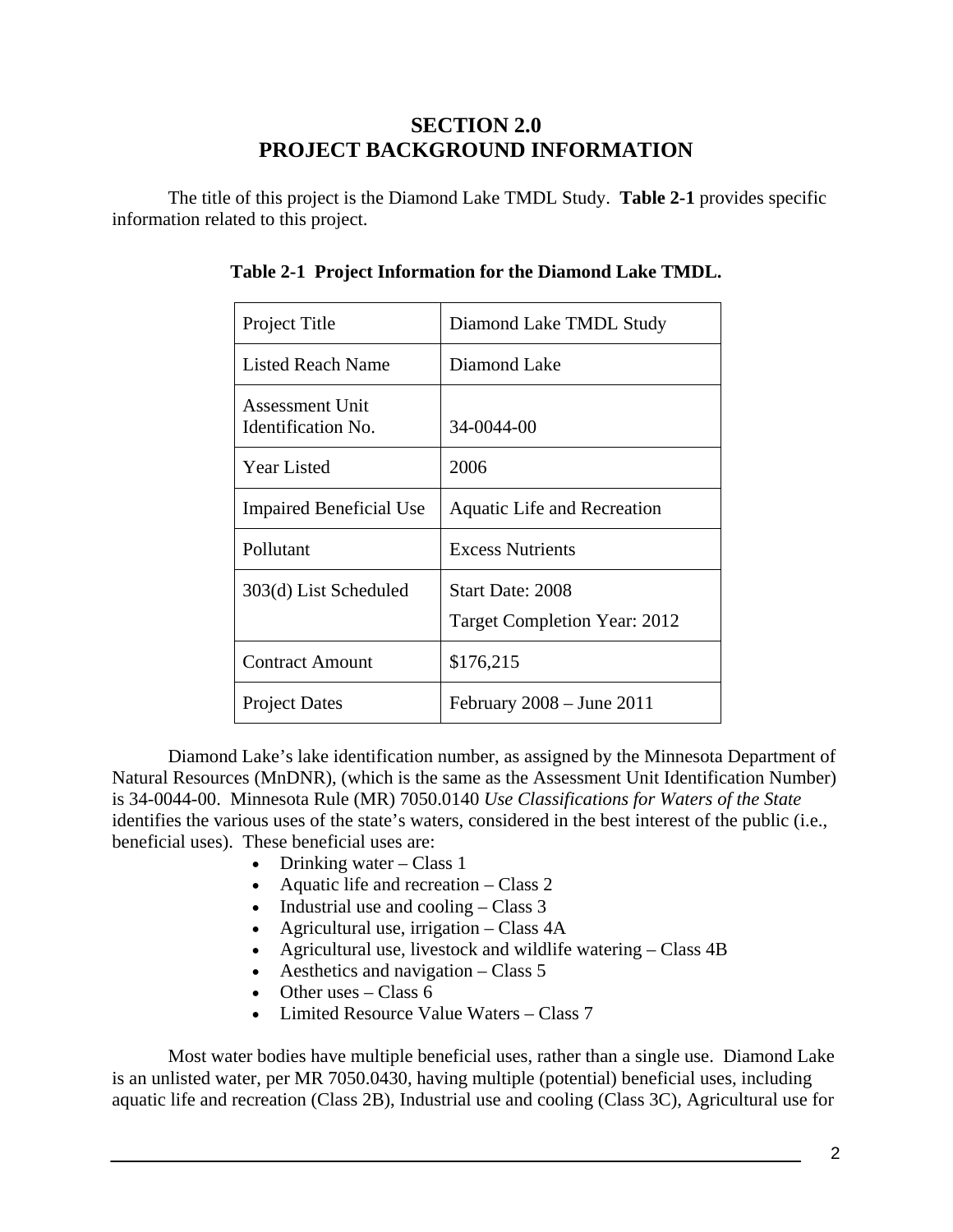irrigation and livestock (Classes 4A and 4B), aesthetics and navigation (Class 5), and other uses (Class 6). Classification as 2B means the lake must be protected as a cool and warm water fishery. Classification as 3C means that the quality of the water shall be such as to permit use for industrial cooling and materials transport without a high degree of treatment being necessary to avoid severe fouling, corrosion, scaling, or other unsatisfactory conditions. Generally, one of these uses requires "better" water quality than the remaining uses. Normally, this use is aquatic life and recreation.

The MPCA listed Diamond Lake in 1998 because of elevated mercury in fish tissue and concern related to fish consumption. The MPCA identified in 2006 that the lake failed to attain the designated use for aquatic life and recreation, because of excess nutrients and again placed the lake on the 303(d) list. Diamond Lake has remained on the 303(d) list through the current 2010 list. The 2010 303(d) list shows initiation of the TMDL in 2008 and completion by 2012. In November 2007, the MFCRWD submitted a workplan in accordance with the TMDL Workplan Guidance (Minnesota Pollution Control Agency, October 2007) and upon approval by MPCA staff in early 2008, the MFCRWD initiated the field work needed to complete the TMDL. Monitoring began in 2008 and because of dry conditions was extended through 2009.

Diamond Lake was the focus of a previous study, which evaluated water quality. The data collected during that study in part became the basis for placing the lake on the 303(d) list. A Diagnostic and Feasibility Study completed for Diamond Lake by Blue Water Science (1996) was funded by a U.S. EPA Clean Lakes Phase I Grant. The study incorporated stream and lake monitoring for approximately two years and limited paleolimnological sediment cores. The models Agricultural Nonpoint Source Model (AGNPS) and Wisconsin Lake Modeling Suite (WiLMS) were used to assess watershed yields and potential lake response. Phosphorus yields were estimated from the contributing watershed drainage areas. An in-lake nutrient goal was identified in the study and phosphorus reductions were recommended for each source area to reduce the measured mean annual total phosphorus concentration of 72 ug/L. Measured annual mean chlorophyll-a concentrations and secchi disk depths were 29.8 ug/L and 5.6 feet (1.7 meters) respectively (in 1993 and 1994). The report recommended a total phosphorus water quality goal of less than 50 micrograms per liter (ug/L) and a 40 percent load reduction from the estimated 3,697 kg annually to achieve that goal. Specific load reductions were assigned to various subwatersheds.

Diamond Lake was also included as one of the lakes used to establish nutrient criteria for the State of Minnesota (see [http://www.pca.state.mn.us/publications/reports/lakes](http://www.pca.state.mn.us/publications/reports/lakes-wqdiatoms.pdf)[wqdiatoms.pdf\)](http://www.pca.state.mn.us/publications/reports/lakes-wqdiatoms.pdf). Sedimentation rates were evaluated and used to estimate the pre-European phosphorus levels within Diamond Lake. The analysis completed by the MPCA infers pre-European phosphorus concentrations between 20 and 30 ug/L.

The Diamond Lake watershed was given a priority ranking for TMDL development due to the impairment impacts on aquatic life, the public value of the impaired water resource, the likelihood of completing the TMDL in an expedient manner, the inclusion of a strong base of existing data and the restorability of the water body, the technical capability and the willingness of local partners to assist with the TMDL and the appropriate sequencing of TMDLs within a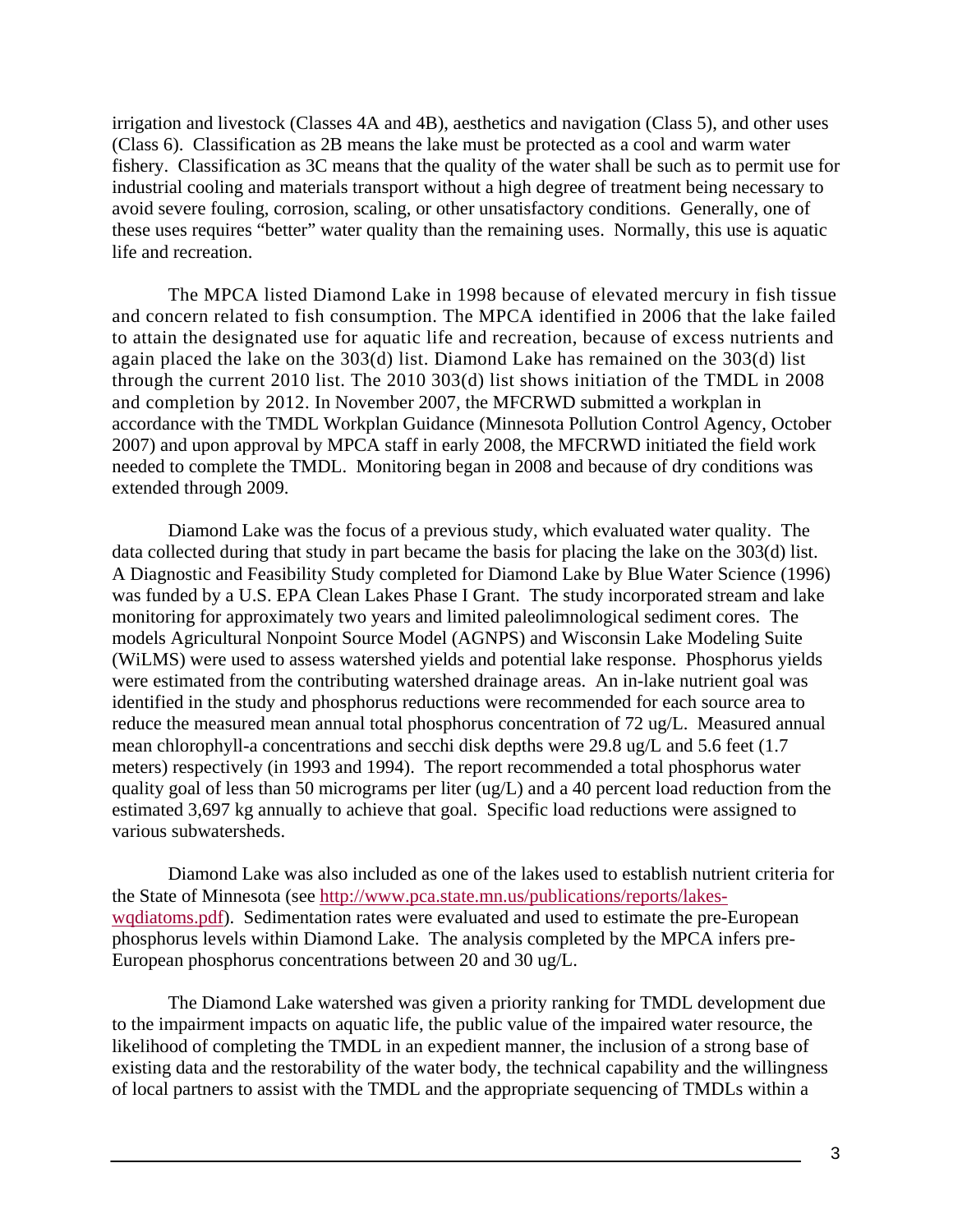watershed or basin. Diamond Lake is a popular location for aquatic recreation including, boating, swimming, fishing and hunting. Water quality degradation has led to efforts to improve the water quality within the Diamond Lake watershed since the late 1990's and to the development of this TMDL.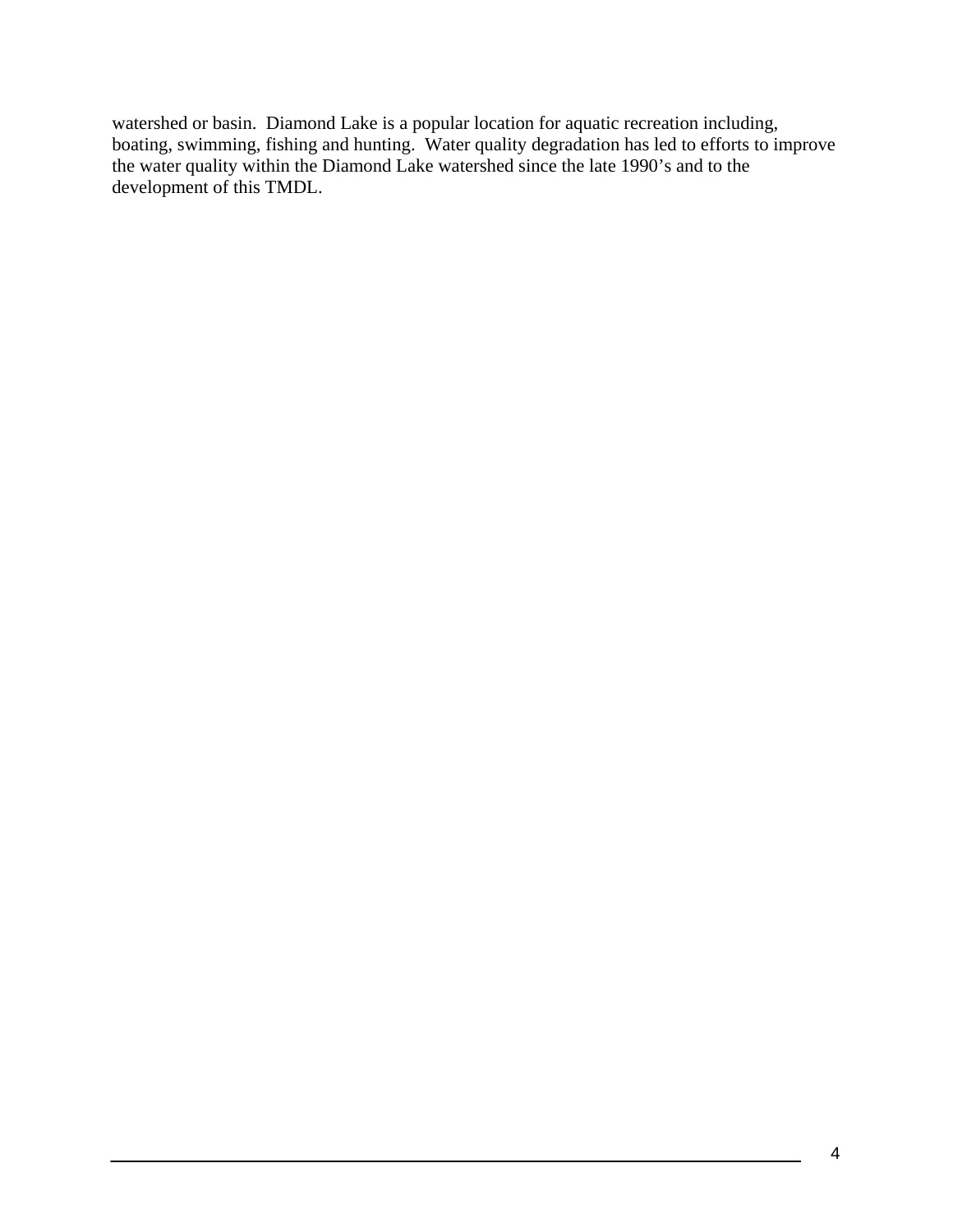#### **SECTION 3.0 IMPLEMENTATION PLAN SUMMARY**

#### <span id="page-8-0"></span>**3.1 GENERAL DESCRIPTION OF POSSIBLE IMPLEMENTATION ACTIVITIES**

The TMDL implementation plan focuses on reducing both external watershed and internal in-lake sources of total phosphorus. An estimated 561.3 kilogram annual total phosphorus load reduction (1.5 kg/day) is needed to attain the loading capacity of 1,387 kg/year (3.8 kg/day) to achieve the 40 ug/L annual average total phosphorus water quality standard (see TMDL report). Portions of the loading capacity have been allocated to external watershed and internal in-lake sources (both are part of the non-point source load allocation). The external watershed sources include Subsurface Sewage Treatment Systems (SSTS). The amount of load allocated to each nonpoint source is based in part on the technical feasibility of the probable implementation measures necessary (discussion follows) to achieve the reduction as follows. Implementation priorities are qualitatively ranked as high, moderate and low, reflecting the probable implementation order (i.e., implement high priority activities preferentially).

Implementation activities can occur concurrently or in a sequential manner depending on the availability of funding and the willingness of potential participants. A minimum of 10 years is expected to implement the activities required to achieve the maximum allocated loads and the loading capacity. This section generally describes the range of implementation measures considered to achieve the allocated load by type of source and specifically identifies the proposed implementation activities.

#### **3.1.1 Watershed (External) Sources**

Three primary watershed sources of total phosphorus to Diamond Lake have been identified that can be controlled to attain the loading capacity and achieve the water quality numeric standards for total phosphorus, cholorophyll-a, and secchi disk visibility. The following section generally discusses the implementation activities for watershed sources followed by specific implementation recommendations.

#### **3.1.1.1 Subsurface Sewage Treatment Systems (SSTS)**

SSTS's can directly or indirectly affect the quality of Diamond Lake via subsurface flows, if the systems are aged and failing (meaning it is leaking), have inadequate separation between the treatment systems and the underlying groundwater and are located within soils such that the leachate can move horizontally toward and reach Diamond Lake. The seasonal and yearround residences surrounding Diamond Lake are currently served by Subsurface Sewage Treatment Systems (SSTS) (a.k.a. septic systems). The area surrounding Diamond Lake is developed with 365 permanent and seasonal residences and nearly the entire shoreline is in residential land use. At least 70% of the permanent and seasonal residences were built prior to 1996 and therefore, may have inadequate separation of the SSTS with the seasonal high water table. The lack of separation is one indication of inadequate design and treatment.

Information about SSTSs came from a 2008 study completed by Wenck Associates (Wenck, 2008). The information used from this study included the number of structures located on the lake and the percentage believed to comply with Minnesota standards for design. Those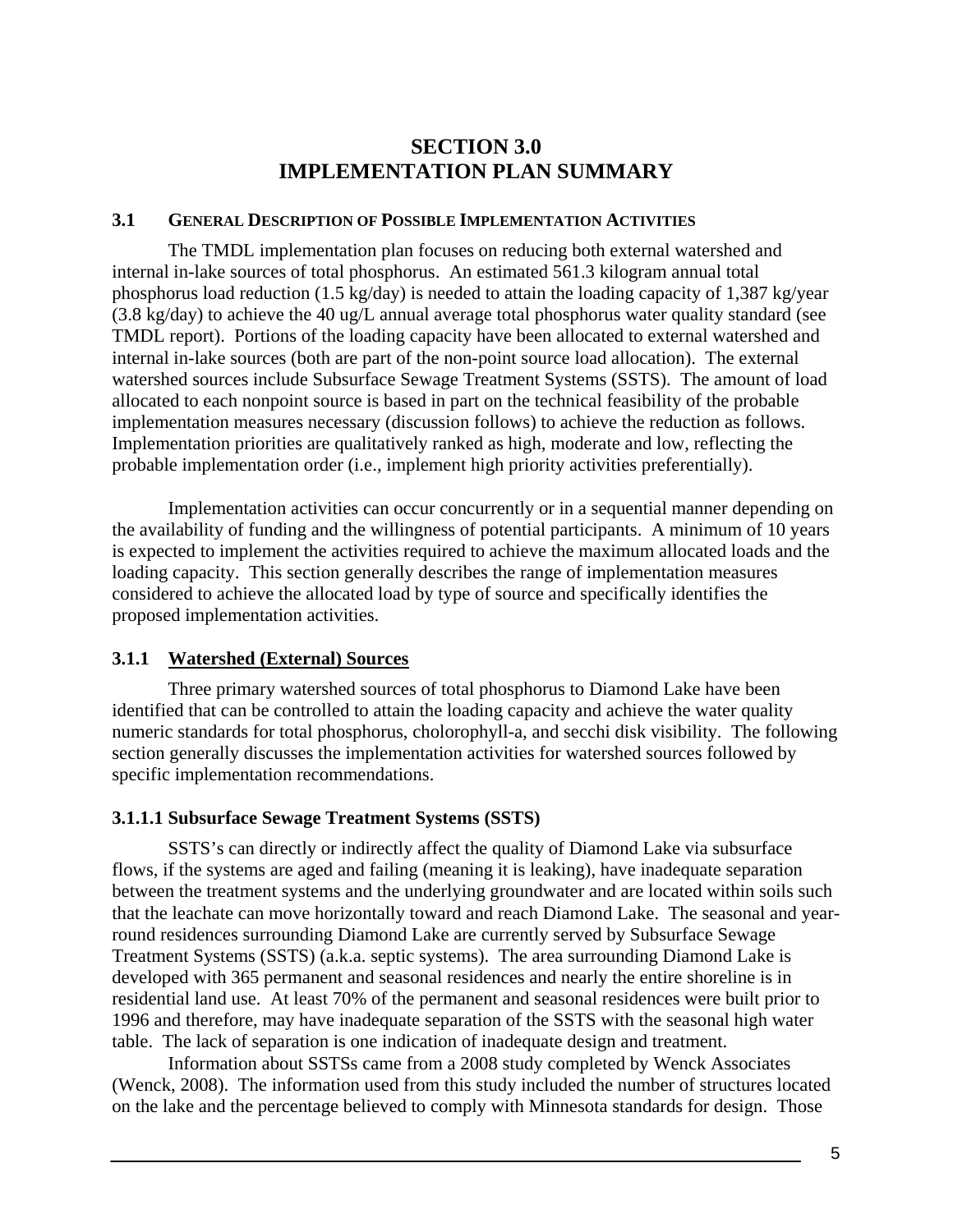<span id="page-9-0"></span>failing to achieve the design standards are considered as potentially failing and contributing total phosphorus to Diamond Lake. Based upon a review of the SSURGO soils, one-half of the residences on Diamond Lake served by an SSTS and not meeting the current design standards, were considered failing and contributing nutrients to Diamond Lake, when constructing the total phosphorus mass balance. (Note: approximately one-half of the soils around Diamond Lake are of a nature that the movement of SSTS leachate has a low probability of reaching Diamond Lake, consisting predominately of clays.) An estimated 128 kg of total phosphorus annually reaches Diamond Lake because of failing septic systems. This equates to 11% and 14% of the total phosphorus entering Diamond Lake in 2008 and 2009, respectively.

Three alternatives for addressing SSTSs were evaluated in the report by Wenck (2008):

- 1. Managed SSTS program;
- 2. Cluster systems for each service area; and
- 3. Connect to the Green Lake Sanitary Sewer District (GLSSD) for the entire Study Area and a subset of Study Area.

**Table 3-1** provides the probable cost for various alternatives to address SSTSs serving residences around Diamond Lake.

|                       | <b>Option 1</b><br><b>Managed SSTS</b><br>Program | <b>Option 2</b><br><b>Cluster</b><br><b>Treatment</b><br><b>Systems</b> | <b>Option 3</b><br><b>Connect to</b><br>GLSSD <sup>1</sup> |
|-----------------------|---------------------------------------------------|-------------------------------------------------------------------------|------------------------------------------------------------|
| <b>Total Assessed</b> |                                                   |                                                                         |                                                            |
| <b>System Costs</b>   | \$3,536,000                                       | \$5,592,000                                                             | \$6,941,000                                                |
| Average               |                                                   |                                                                         |                                                            |
| Cost/Unit             | \$10,000                                          | \$16,000                                                                | \$18,700                                                   |

|  |  |  | Table 3-1 Opinion of probable construction cost for addressing Diamond Lake SSTSs. |
|--|--|--|------------------------------------------------------------------------------------|
|  |  |  |                                                                                    |

<sup>1</sup>Does not include trunk costs carried by the County

Residents elected to proceed with Option 3. Initial estimates were that 170 of the 365 residences would have connected to the GLSSD; at the time the full TMDL report was written, this number grew to 286, and upon project completion, 310 residences will be connected. The estimated load reduction associated with connecting these residences to the regional system (again assuming a 70% failure rate and that one-half of those that fail have soil conditions which allow an actual contribution to the lake) is 59.5 kilograms.

#### **3.1.1.2 Upstream Lake Management**

Schultz, Wheeler, and Hubbard lakes, are upstream shallow lakes / wetlands that following current conventional scientific thinking should reduce the amount of total phosphorus load to Diamond Lake when in the clear state, thereby serving as a phosphorus sink. **Table 5-2** in the full TMDL report shows the loads and yields of TP contributed by monitored tributaries to Diamond Lake. The data contained within **Table 5-2** suggest an increase in the total phosphorus load moving downstream through Wheeler Lake and Hubbard Lake into Diamond Lake. Only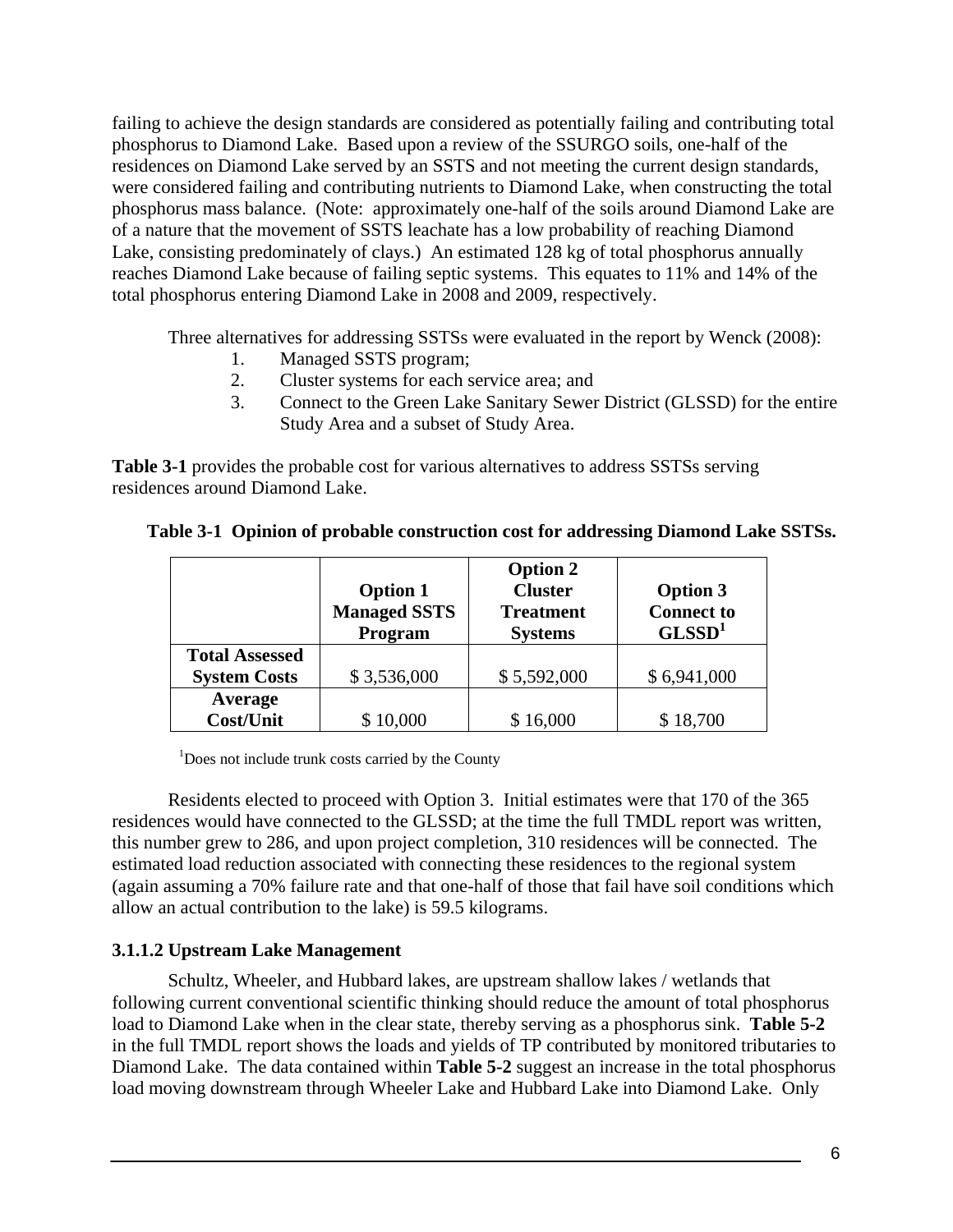the 2009 monitoring data are adequate to estimate the change in load through the upstream lakes. The long term data suggest an increase in the annual total phosphorus load through the upstream lakes of 500 kg.

An estimated 48% (433 kg) and 71% (555 kg) of the total phosphorus entering Diamond Lake from **all** sources in 2008 and 2009 came through the primary inflow to Diamond Lake (i.e., the DL-1 monitoring location). An estimated 74% (433 kg) and 83% (555 kg) of the total phosphorus entering Diamond Lake from surface runoff in 2008 and 2009, respectively, came through the DL-1 monitoring location from the upstream lakes. The SWAT model estimated 500 kg annually through DL-1.

Monitoring data show that the upstream shallow lakes (wetlands) have elevated turbidity (**Appendix A in the full TMDL report)**. Observations during monitoring confirm that the elevated turbidity is most likely the result of a large carp population. Carp have the ability to stir up sediments and disturb vegetation, mobilizing phosphorus that otherwise could be retained in the bottom sediments of the shallow lakes. Essentially no information about the density of the carp population is available. It is known that carp winter killed (i.e. suffered a die off) within Wheeler Lake during the winter of 2009. It is also known that controlling rough fish like carp has the ability to alter the state of a shallow lake from turbid to clear.

These upstream lakes are in a turbid state and conversion to the clear state has considerable potential for improving not only the water quality of the upstream lakes, but the water quality of Diamond Lake. Available water quality data from Lake Christina in central Minnesota shows that total phosphorus and chlorophyll-a concentrations can be reduced dramatically, by maintaining a shallow lake in the clear state compared to the turbid state. Average annual total phosphorus concentrations within Lake Christina are near 100 ug/l when in the turbid state, compared to near 40 ug/l when in clear state (a reduction of 2.5 times). Average annual total chlorophyll-a concentrations are near 50 ug/l when in the turbid state, compared to near 10 ug/l when in the clear state (a reduction of 5 times). For planning purposes the conversion of Hubbard and Wheeler lakes to the clear state from the current state is assumed to reduce average annual total phosphorus and cholorphyll-a concentrations by 2 and 4 times respectively.

#### **3.1.1.3 Surface Inflow**  *Agricultural Conservation Practices*

Surface inflow or surface water runoff from the surrounding watershed from agricultural lands is a source of total phosphorus. The estimated loads from gaged and ungaged surface inflow to Diamond Lake are 586 kg per year (48%) and 669 kg per year (71%), for 2008 and 2009 respectively.

A broad range of Agricultural Conservation Practices (ACPs) can potentially be used to reduce the amount of phosphorus entering Diamond Lake. The costs for the ACPs vary and some have limited applicability. ACPs can often be used in combination to gain the greatest benefit. A recent report by the Natural Resource Conservation Service (NRCS) (USDA-NRCS, 2010),<http://www.nrcs.usda.gov/technical/nri/ceap/umrb/index.html>suggests that combinations of ACPs often provide the most effective means of reducing soil loss and nutrients to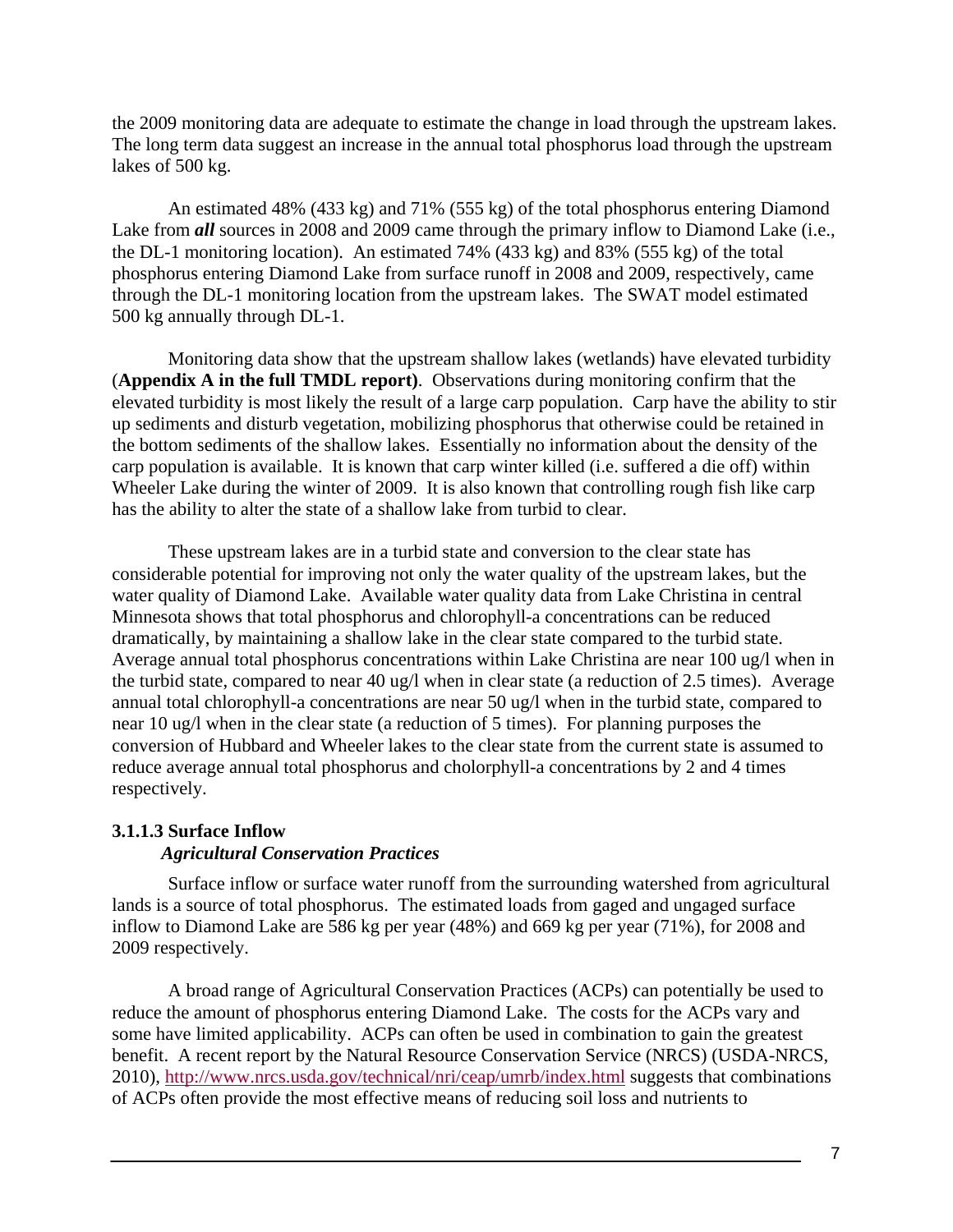downstream areas. One of the most challenging aspects of installing ACPs is getting support and commitment of local landowners and other stakeholders. Education and financial support often are needed to initiate and maintain a long-term commitment to ACP implementation and function. Local organizations including the MFCRWD and the Kandiyohi County Soil & Water Conservation District are important in providing the education and support needed to establish ACPs wherever possible and effective.

**Table 3-2** identifies a range of potential ACPs suggested by the Minnesota office of the NRCS for agricultural lands. The table also provides estimates of the 2009 probable installation costs by the type of ACP. The costs for the same practice can vary considerably depending upon the cost of land and site, specific design and implementation considerations. Operation, maintenance, and forgone income previously provided by harvested crops, are not included in the probable installation cost.

Considering the current physical characteristics of the landscape contributing runoff to Diamond Lake (see **Section 3.0**, Description of the Watershed in the full TMDL report), certain ACPs seem more logical for implementation based on wind and water erosion rates, the slope of the land surface, and the locations of potential storage areas. These ACPs are:

- Filter strips adjacent to waterways;
- Wetland restorations;
- Temporary storage of water adjacent to drainage systems and waterways; and
- Residue and tillage management.

The maps contained within **Section 3.0** of the full TMDL report, provide information about soil erosivity from wind and water, the location of drained wetlands, and the locations of watercourses and public drainage systems, can be used to prioritize the locations of these ACPs for implementation. Information derived from the watershed source assessment can also be used to prioritize potential implementation areas (see **Section 3.0** of the full TMDL report).

**Table 3-3** summarizes the estimated range of removal efficiencies for sediment and total phosphorus for these ACPs. This range has been used to identify the probable reduction associated with the various implementation strategies in Section 3.2 Implementation Plan.

#### **Urban Best Management Practices**

Because of the largely rural nature of the Diamond Lake watershed, there is little opportunity for the use of Best Management Practices, typically used within urbanized areas. These BMPs can include rain gardens, infiltration trenches, porous pavers, biofiltration swales, wet and dry detention ponds, and similar BMPs. There is an opportunity however, for residents on the lake to improve water quality. The BMPs applicable to lake residents include the use of nophosphorus fertilizers and establishing native planting / buffer strips adjacent to the lakeshore to filter runoff. The effectiveness of buffer strips in reducing total phosphorus is similar to filter strips used for agricultural purposes. Residents that decide not to connect to the regional wastewater treatment system that have a failing SSTS, should be expected to upgrade their system to be in compliance with design standards.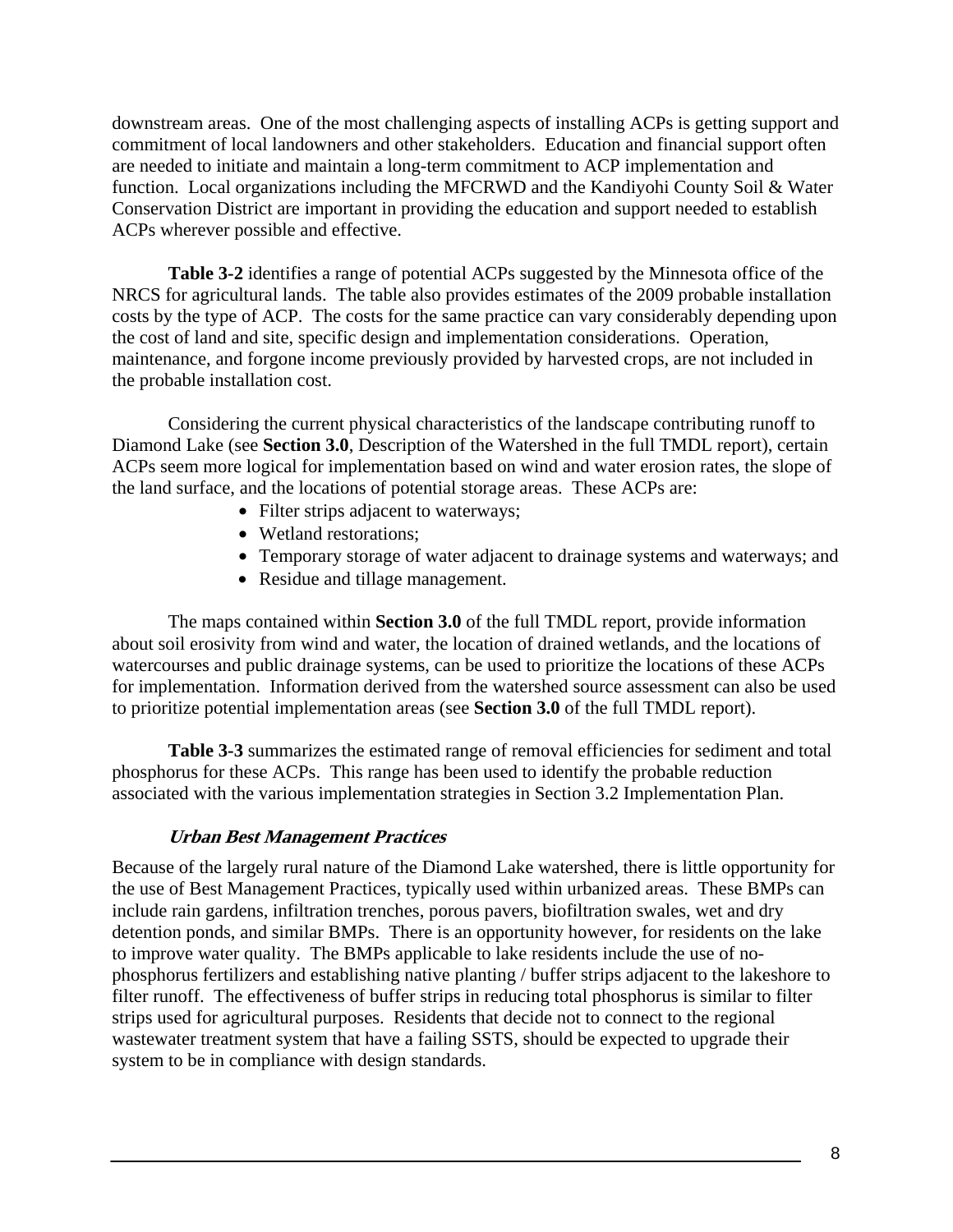|                               |                                            |             | <b>Total</b> |
|-------------------------------|--------------------------------------------|-------------|--------------|
| <b>Practice/Activity Name</b> | <b>Practice/Activity Type</b>              | <b>Type</b> | Cost         |
| <b>Conservation Crop</b>      |                                            |             |              |
| Rotation                      | Annual Crops to 2 Years with Cover         |             | \$11.61      |
| <b>Conservation Crop</b>      | Annual Crops to 2 Years with Cover -       |             |              |
| Rotation                      | Organic                                    | Acre        | \$15.48      |
| <b>Conservation Crop</b>      | Low Residue Crops to High Residue          |             |              |
| Rotation                      | <b>Crop Rotation</b>                       | Acre        | \$15.48      |
|                               | Single Species Introduced or Native        |             |              |
| <b>Filter Strip</b>           | Grass                                      | Acre        | \$127.09     |
| <b>Filter Strip</b>           | <b>Introduced Grasses and Legumes</b>      | Acre        | \$99.35      |
|                               | Mixed Native Grasses with or without       |             |              |
| Filter Strip                  | Forbs                                      | Acre        | \$168.46     |
|                               | Single Species Introduced or Native        |             |              |
| <b>Filter Strip</b>           | <b>Grass with Shaping</b>                  | Acre        | \$216.92     |
|                               | Introduced Grasses and Legumes with        |             |              |
| <b>Filter Strip</b>           | Shaping                                    | Acre        | \$179.49     |
|                               | Mixed Native Grasses with or without       |             |              |
| <b>Filter Strip</b>           | Forbs with Shaping                         | Acre        | \$248.60     |
| Pasture and Hayland           |                                            |             |              |
| Planting                      | Lime                                       | ton         | \$29.21      |
| Pasture and Hayland           | <b>Introduced Grasses for Pasture into</b> |             |              |
| Planting                      | Cropland                                   | acre        | \$123.73     |
| Pasture and Hayland           | Introduced Grasses for Hayland into        |             |              |
| Planting                      | Cropland                                   | acre        | \$118.69     |
| Pasture and Hayland           | Seed Native Grasses into Existing          |             |              |
| Planting                      | Cropland                                   | acre        | \$153.23     |
| Pasture and Hayland           | <b>Introduced Grasses for Pasture into</b> |             |              |
| Planting                      | Sod or CRP                                 | acre        | \$150.07     |
| Pasture and Hayland           | Introduced Grasses for Hayland into        |             |              |
| Planting                      | Sod or CRP                                 | acre        | \$140.53     |
| Pasture and Hayland           |                                            |             |              |
| Planting                      | Seed Native Grasses into Sod or CRP        | acre        | \$179.57     |
| Pasture and Hayland           | <b>Broadcast Legumes into Existing</b>     |             |              |
| Planting                      | Pasture                                    | acre        | \$36.50      |

#### **Table 3-2 NRCS Suggested Agricultural Conservation Practices and Associated Costs - 2009.**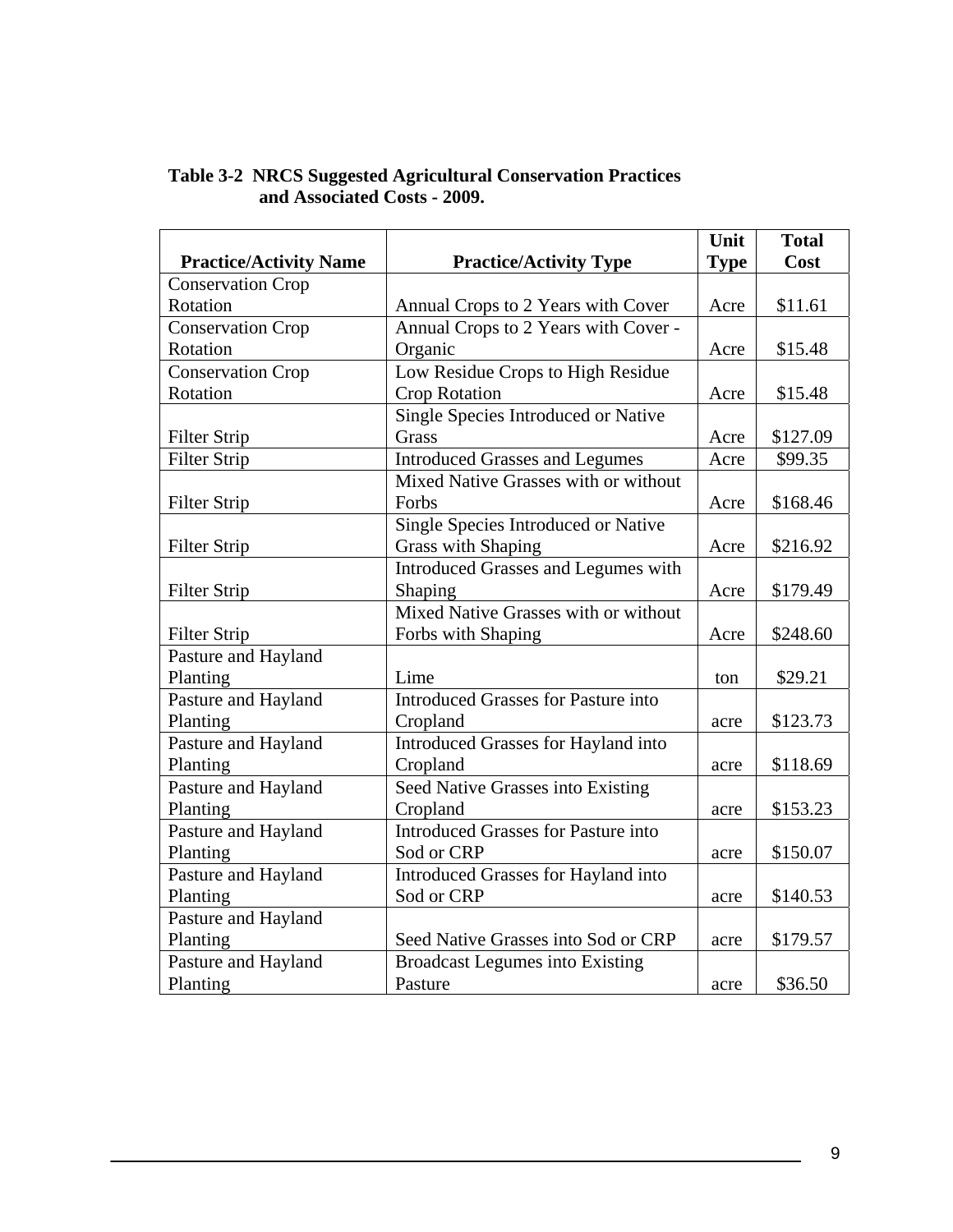| Table 3-2 (continued) NRCS Suggested Agricultural Conservation Practices |
|--------------------------------------------------------------------------|
| and Associated Costs - 2009.                                             |

|                               |                                        | Unit        |                   |
|-------------------------------|----------------------------------------|-------------|-------------------|
| <b>Practice/Activity Name</b> | <b>Practice/Activity Type</b>          | <b>Type</b> | <b>Total Cost</b> |
| Residue and Tillage           |                                        |             |                   |
| Management - No Till,         | Residue and Tillage Management -       |             |                   |
| Strip Till                    | No-till, Strip Till                    | acre        | \$30.50           |
| <b>Residue and Tillage</b>    | Residue and Tillage Management -       |             |                   |
| Management - Ridge Till       | Ridge-Till                             | acre        | \$30.70           |
| <b>Sediment Basin</b>         | <b>Feedlot Slotted Wall</b>            | Feet        | \$55.35           |
| <b>Sediment Basin</b>         | <b>Concrete Bottom</b>                 | sq ft       | \$4.19            |
| <b>Sediment Basin</b>         | <b>Silt Fence</b>                      | Feet        | \$2.30            |
| <b>Water and Sediment</b>     |                                        |             |                   |
| <b>Control Basin</b>          | 3 ft of fill height or less            | each        | \$1,000.00        |
| <b>Water and Sediment</b>     | Fill height of greater than 6 and a    |             |                   |
| <b>Control Basin</b>          | drainage area of less than 10 acres    | each        | \$4,500.00        |
| Water and Sediment            |                                        |             |                   |
| <b>Control Basin</b>          | Fill height of 3.1 to 6 feet           | each        | \$3,000.00        |
| <b>Water and Sediment</b>     | Greater than 6 feet fill height and a  |             |                   |
| <b>Control Basin</b>          | drainage area 10 to 20 acres           | each        | \$6,000.00        |
| <b>Water and Sediment</b>     | 6.1 feet to 10 feet fill height and a  |             |                   |
| <b>Control Basin</b>          | drainage area 20 to 40 acres           | each        | \$9,000.00        |
| Water and Sediment            | Greater than 10 feet fill height and a |             |                   |
| <b>Control Basin</b>          | drainage area 20 to 40 acres           | each        | \$12,000.00       |
| <b>Wetland Restoration</b>    | Ditch Plugs                            | Each        | \$500.00          |
| <b>Wetland Restoration</b>    | <b>Embankments</b>                     | Cu Yd       | \$6.00            |
| <b>Wetland Restoration</b>    | <b>Scrapes</b>                         | acre        | \$6,000.00        |
| <b>Wetland Restoration</b>    | <b>Tile Breaks</b>                     | each        | \$500.00          |
| <b>Wetland Restoration</b>    | <b>Water Control Structure</b>         | each        | \$2,500.00        |

NOTE: Total Cost includes Material, Equipment/Installation, Labor and Mobilization. It does not include operation and maintenance or foregone income. These rates were developed for FY2009.

 $\overline{a}$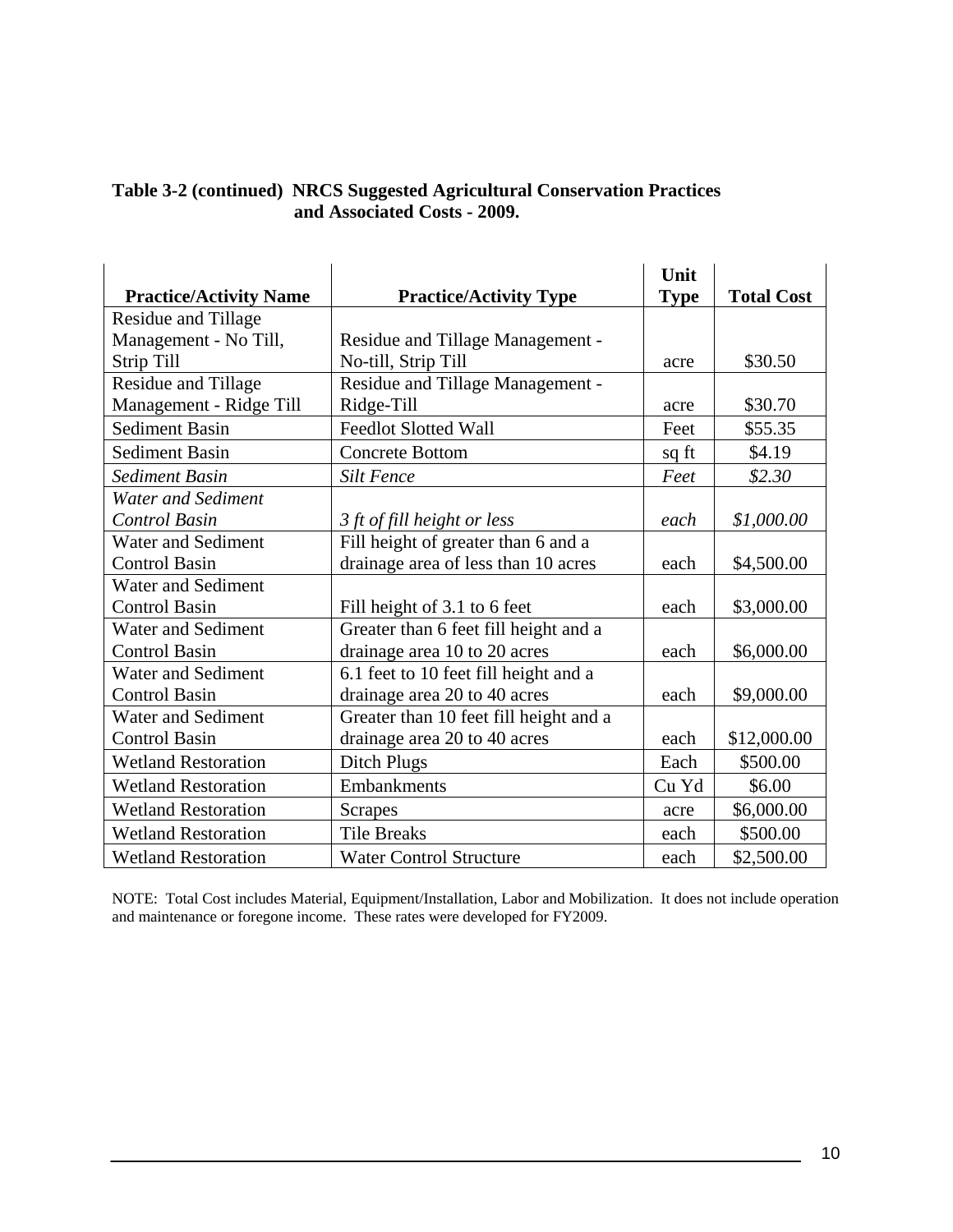| Practice / Activity Name                                                       | <b>Estimate Range of Annual Removal Rates</b> |                                                   |  |
|--------------------------------------------------------------------------------|-----------------------------------------------|---------------------------------------------------|--|
|                                                                                | <b>Total Phosphorus</b>                       | Sediment                                          |  |
| Filter Strips <sup>1</sup>                                                     | $0.09 - 0.67$ lbs/acre<br>treated/year        | $0.0001 - 0.19$ tons/acre<br>treated/year         |  |
| Pasture and Hayland<br>Planting (conversion to<br>permanent cover) $1$         | $0.13 - 0.65$ lbs/acre<br>treated/year        | $-0.0005 - 0.19$ tons/acre<br>treated/year        |  |
| Temporary Storage (i.e.,<br>wetland restoration or side<br>inlet controls) $1$ | 0.07-4.11 lbs/AF additional<br>storage/year   | $-0.03 - 0.56$ tons/AF<br>additional storage/year |  |

<span id="page-14-0"></span>**Table 3-3 Estimate range of annual removal rates for various Agricultural Conservation Practices.** 

<sup>1.</sup> BMP effectiveness estimated from simulation in the Diamond Lake SWAT model. Load reductions represent net reductions – i.e., those achieved at the outlet of a subbasin and not at the field level.

#### **3.1.2 Internal (In-Lake) Sources**

Internal sources of TP may also be addressed to reduce total phosphorus loading. In many deep lakes, phosphorus accumulated in bottom sediments through time can be released back into the water column under anoxic conditions. The amount released from the sediments depends in part upon whether there is a lack of oxygen (actually reduced conditions) at the sediment – water interface. Higher release rates occur during anoxic conditions.

Because Diamond Lake typically does not thermally stratify and develop an anoxic hypolimnion for a long period of time, this source of phosphorus can be small relative to the amount from surface runoff. The estimated range for the internal load of total phosphorus released from sediment is 386 (31% of the budget) kg per and 20 kg per year (2.8% of the budget) for 2008 and 2009 respectively (an average 206 kg per year which was used in the modeling) based upon the monitoring data.

There are several potential methods to reduce internal loading. These methods include aeration of the hypolimnetic water and the use of aluminum sulfate to "sequester" phosphorus within the sediment. The use of aeration is considered marginal because Diamond Lake only weakly thermally stratifies. The use of aluminum sulfate is a viable implementation activity although the longevity of the treatment is a concern because the lake has a large littoral zone. Experience with the use of aluminum sulfate in lakes shows reduced longevity (on the order of 3 to 7 years) for lakes which fail to or only weakly thermally stratify compared to deep lakes that strongly thermally stratify (on the order of 10 or more years). Longevity is also reduced in lakes, where the external load has not been effectively reduced.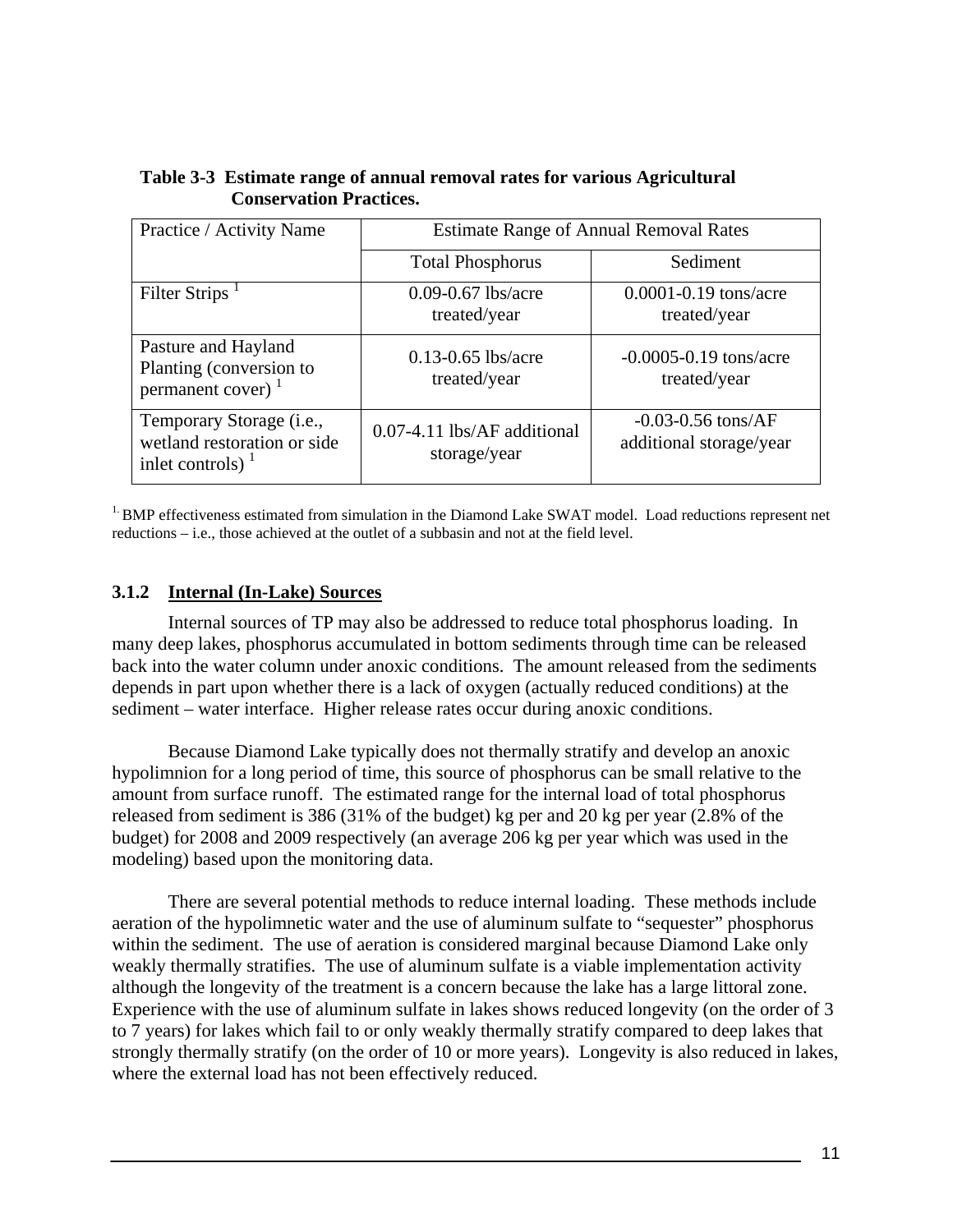<span id="page-15-0"></span>An aluminum sulfate treatment can be effective in reducing the internal loading. The reduction in lake concentration is typically 80%. Aluminum sulfate treatment costs range from \$280 to \$700 per acre (average \$450 per acre).

Another source of phosphorus to the lake is the annual growth and summer die-off of curly leaf pondweed, which can result in the release of phosphorus, which may lead to algal blooms. In two lakes in east-central Minnesota, the concentration of TP increased by 21 ug/L and 52 ug/L following the senescence of curly leaf pondweed ([http://www.elmcreekwatershed.org/2004ARapp3.pdf accessed July 9](http://www.elmcreekwatershed.org/2004ARapp3.pdf%20accessed%20July%209), 2010). This exotic infestation is confined to a relatively small part of Diamond Lake and may be relatively easy for professional applicators to control.

#### **3.1.3 Public Information and Education**

Some load reduction may be achieved by changing the behavior of residents within the drainage area contributing runoff to Diamond Lake. Examples of behaviors that can be changed through providing information to and education of the public, include the use of no-phosphorus fertilizers, the proper disposal of yard waste, the implementation of buffer strips adjacent to the lake, and disconnecting impervious surfaces.

#### **3.2 RECOMMENDED IMPLEMENTATION PLAN**

This section describes the recommended Implementation Plan. Each implementation strategy is described in tabular format and includes an estimated implementation cost.

#### **3.2.1 Watershed (External) Sources**

The goal for these sources is a reduction of 550 kilograms of phosphorus annually, which includes a 155.5 kg reduction internally within the upstream lakes. The MFCRWD will work with other organizations and agencies to educate landowners, homeowners, and farmers about the benefits of reducing nutrient loads. The MFCRWD will identify and promote cost share and reimbursement programs that will encourage participation and minimize financial burdens. Agricultural conservation practices likely eligible for these programs will include filter strips, conservation tillage, and the planting of cover crops. Wetland restorations will also be considered. Around lake homes, rain gardens, shoreline filter strips and fertilizer management, can reduce negative impacts on Diamond Lake.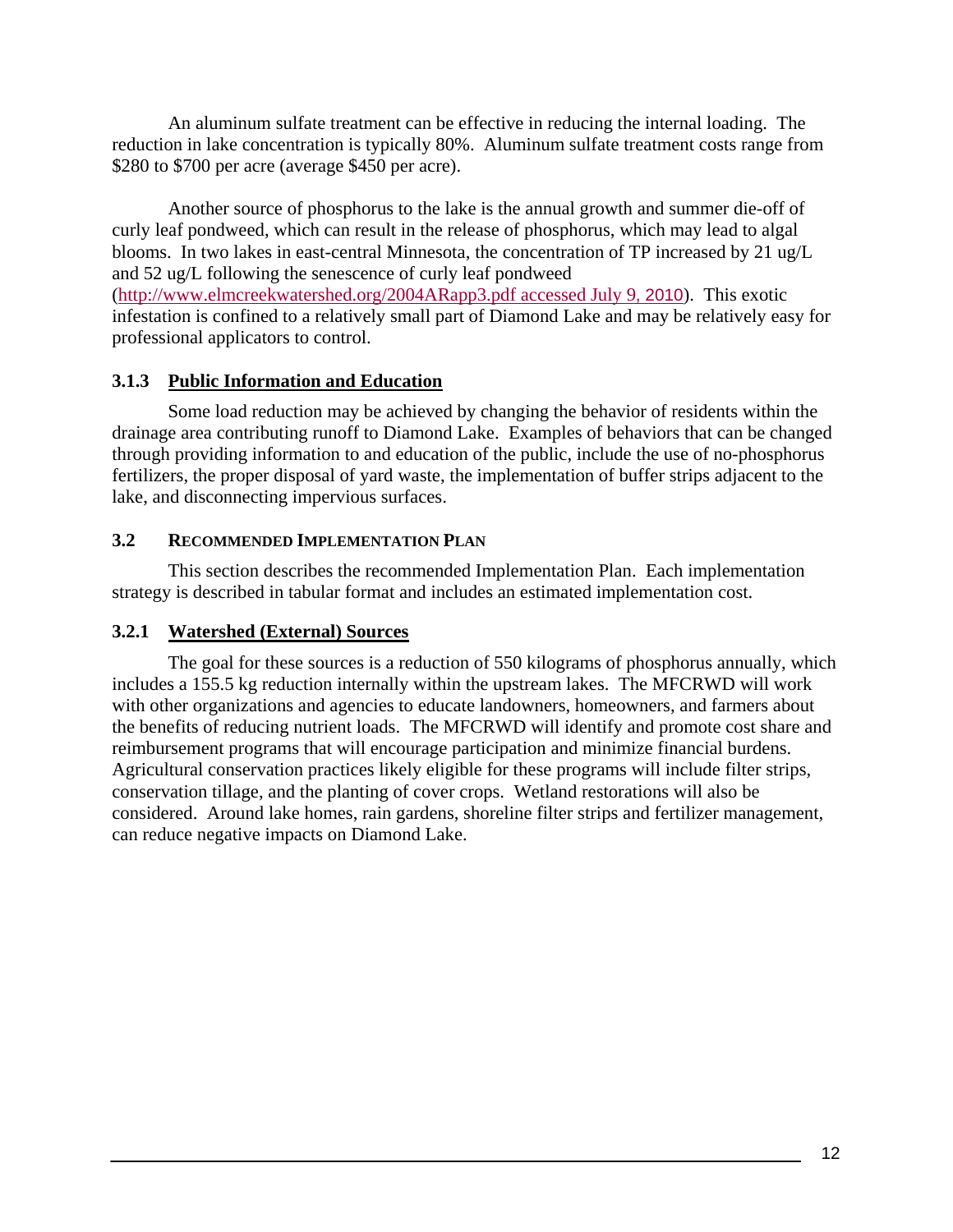#### **Implementation Activity WS-1: Connect Diamond Lake SSTSs to the Green Lake Regional Wastewater Treatment System**

| Description                                                          | Based upon currently available estimates up to 310 of the 365<br>residences surrounding Diamond Lake will be connected to the<br>regional wastewater treatment system.                                                                                                                |
|----------------------------------------------------------------------|---------------------------------------------------------------------------------------------------------------------------------------------------------------------------------------------------------------------------------------------------------------------------------------|
| Implementation<br>Priority                                           | High                                                                                                                                                                                                                                                                                  |
| <b>Estimated Total</b><br>Phosphorus Load<br>Reduction               | The estimated load reduction associated with connecting<br>residences to the regional system is 59.5 kilograms from 127.5<br>kilograms annually.                                                                                                                                      |
| Assumptions<br>Implicit in the<br><b>Estimated Load</b><br>Reduction | Assumes a 70% failure rate and one-half of those that fail have<br>soil conditions which allow an actual contribution to the lake. No<br>other failing SSTSs will be upgraded to reduce loads. Load<br>reduction based upon earlier estimate of 170 residences becoming<br>connected. |
| <b>Responsible Parties</b>                                           | MFCRWD, DLARA, Green Lake Sanitary Sewer District                                                                                                                                                                                                                                     |
| Timeline                                                             | Completed 2014                                                                                                                                                                                                                                                                        |
| <b>Planning Level</b><br><b>Estimated Cost</b>                       | \$6,941,000                                                                                                                                                                                                                                                                           |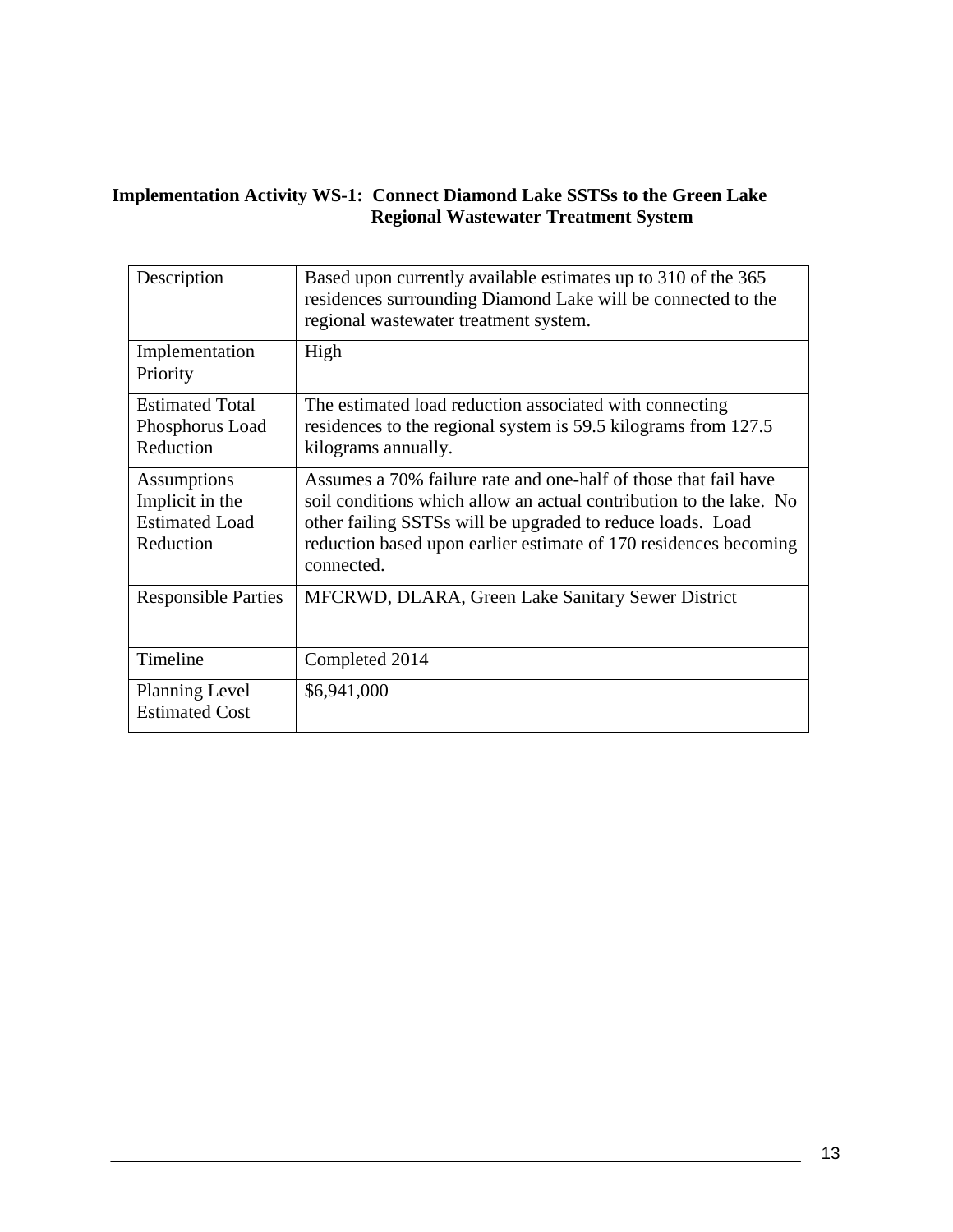#### **Implementation Activity WS-2: Upstream Lake Management To Achieve Clear Water States within Hubbard and Wheeler Lakes**

| Description                                            | Develop and implement a management plan for Hubbard and<br>Wheeler Lakes, with the purposes of maintaining the lakes in the<br>clear phase. Expectations are that the plan would focus on the<br>management of "rough fish" and primarily carp populations. The<br>plan is expected to consist of installing fish barriers between<br>Diamond Lake and Hubbard Lake and between Wheeler Lake and<br>Schultz lake, to isolate the carp population to Hubbard and<br>Wheeler Lakes. A gravity flow water level management system<br>from Wheeler Lake to the outlet bypassing Diamond Lake<br>appears to be technically feasible. Therefore, lowering the water<br>surface elevation of these lakes to induce a winterkill as a means<br>of controlling the carp population appears feasible. The use of<br>rotenone is another probable approach for reducing the density of<br>carp within Hubbard and Wheeler Lakes, to a level considered<br>sufficient to initially change the lake from the turbid to clear<br>states. Expectations are that periodic rough fish removal may be<br>necessary (~ once every ten years) to maintain these lakes in the<br>clear phase. This may be accomplished either by commercial<br>fishing, future rotenone applications, or by inducing winterkill by<br>some other means. The winter conditions in 2009 did lead to an<br>observed die-off of carp within Wheeler Lake. |
|--------------------------------------------------------|------------------------------------------------------------------------------------------------------------------------------------------------------------------------------------------------------------------------------------------------------------------------------------------------------------------------------------------------------------------------------------------------------------------------------------------------------------------------------------------------------------------------------------------------------------------------------------------------------------------------------------------------------------------------------------------------------------------------------------------------------------------------------------------------------------------------------------------------------------------------------------------------------------------------------------------------------------------------------------------------------------------------------------------------------------------------------------------------------------------------------------------------------------------------------------------------------------------------------------------------------------------------------------------------------------------------------------------------------------------------------------------------------------------|
| Implementation<br>Priority                             | Moderate                                                                                                                                                                                                                                                                                                                                                                                                                                                                                                                                                                                                                                                                                                                                                                                                                                                                                                                                                                                                                                                                                                                                                                                                                                                                                                                                                                                                         |
| <b>Estimated Total</b><br>Phosphorus Load<br>Reduction | The annual average total phosphorus concentration for 2008 and<br>2009 is 117 ug/l. For the purposes of estimating the load<br>reduction, based on experience with similar shallow lakes, the<br>annual average total phosphorus concentration could be reduced<br>by a factor of 2 to 58.8 ug/l. Assuming an annual average inflow<br>to Diamond Lake from Hubbard Lake of 2.64 cubic hectometers<br>per year (2144 af per year) and a reduction in the annual average<br>total phosphorus concentration of 58.8 ug/l, the estimated load<br>reduction is 155.5 kg/year (total watershed sources by 1,490)<br>kg/yr).                                                                                                                                                                                                                                                                                                                                                                                                                                                                                                                                                                                                                                                                                                                                                                                           |
| <b>Assumptions Implicit</b><br>in the Estimated Load   | The volume of water delivered from Hubbard to Diamond Lake will be<br>equal to the average annual amount and the annual mean total                                                                                                                                                                                                                                                                                                                                                                                                                                                                                                                                                                                                                                                                                                                                                                                                                                                                                                                                                                                                                                                                                                                                                                                                                                                                               |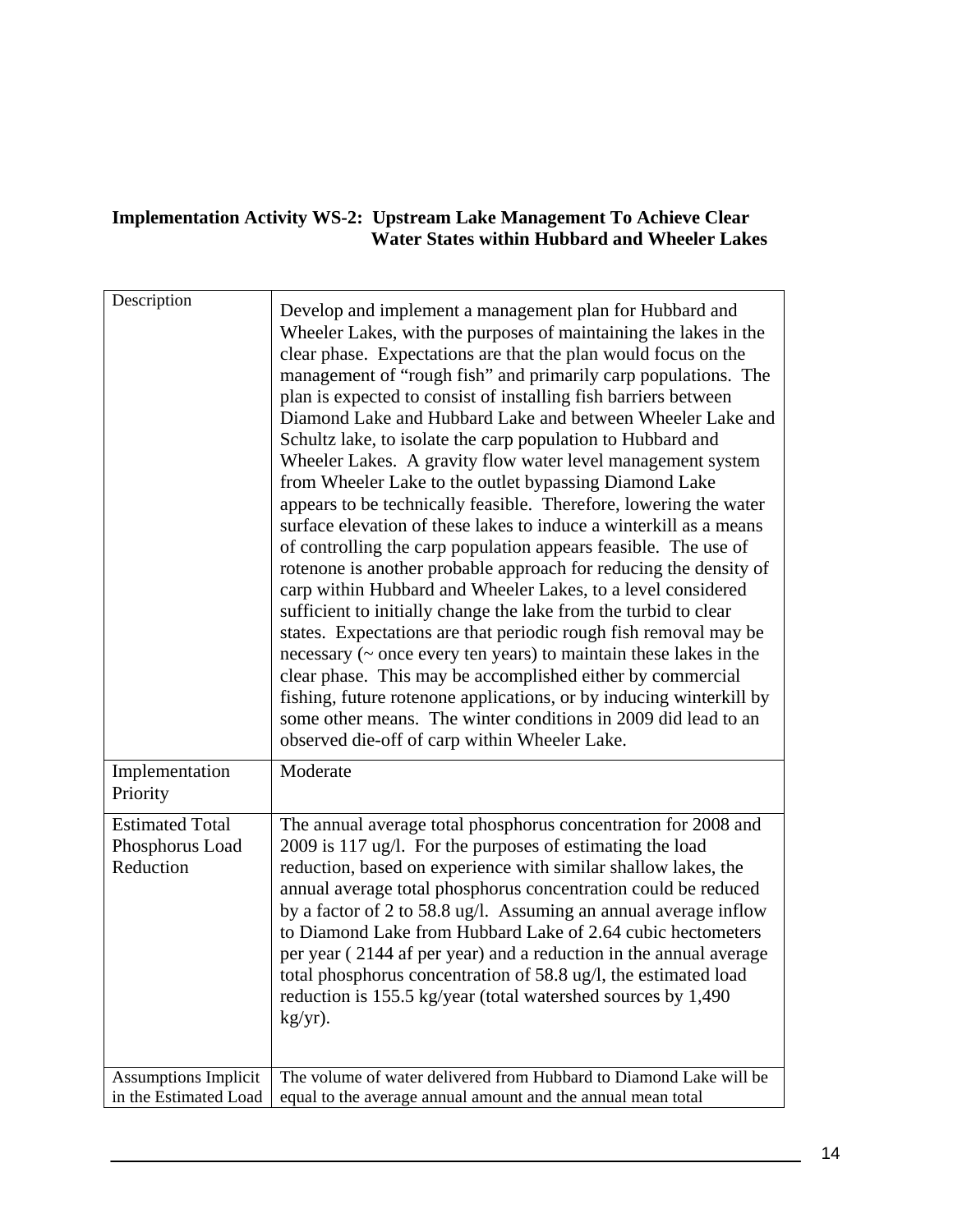| Reduction                  | phosphorus concentration as described by the 2008 and 2009<br>monitoring data for Hubbard Lake reduced by a factor of two. |  |  |  |
|----------------------------|----------------------------------------------------------------------------------------------------------------------------|--|--|--|
| <b>Responsible Parties</b> | MnDNR, MFCRWD                                                                                                              |  |  |  |
| Timeline                   | 2014<br><b>Complete Carp Management</b>                                                                                    |  |  |  |
|                            | <b>Fish Barrier Installation</b><br>2016                                                                                   |  |  |  |
|                            | 2017<br><b>First Carp Control Treatment</b>                                                                                |  |  |  |
| Planning Level             | Carp Management Plan:<br>\$15,000                                                                                          |  |  |  |
| <b>Estimated Cost</b>      | Administration and Engineering \$35,000                                                                                    |  |  |  |
|                            | Fish Barriers (\$160,000):                                                                                                 |  |  |  |
|                            | Physical barrier between Wheeler and Schultz<br>\$15,000                                                                   |  |  |  |
|                            | Physical barrier between Hubbard and Diamond \$150,000                                                                     |  |  |  |
|                            | Initial Rotenone Treatment (powder application) (\$46,500 rounded)                                                         |  |  |  |
|                            | Chemical Unit Cost \$20 to \$30 per acre-foot treated (use \$30)                                                           |  |  |  |
|                            | \$10 to \$25 per surface acre treated (use \$25)<br><b>Application Cost</b>                                                |  |  |  |
|                            | Hubbard Lake 32.1 acres $\omega$ 5 ft ave. depth = \$5,617.50                                                              |  |  |  |
|                            | Wheeler Lake $(\emptyset$ 5-ft ave. depth)                                                                                 |  |  |  |
|                            | South-west lobe 83 acres = $$14,525$                                                                                       |  |  |  |
|                            | North-east lobe $173 = $25,950$                                                                                            |  |  |  |
|                            | Carp Reduction Maintenance @ 10 years assuming same as initial<br>rotenone treatment \$46,500                              |  |  |  |
|                            | Gravity System for Water Level Management \$500,000                                                                        |  |  |  |
|                            | Note: rotenone chemical cost for liquid nearly doubles. Based on cost ranges<br>provided by MnDNR Shallow Lakes program.   |  |  |  |
|                            |                                                                                                                            |  |  |  |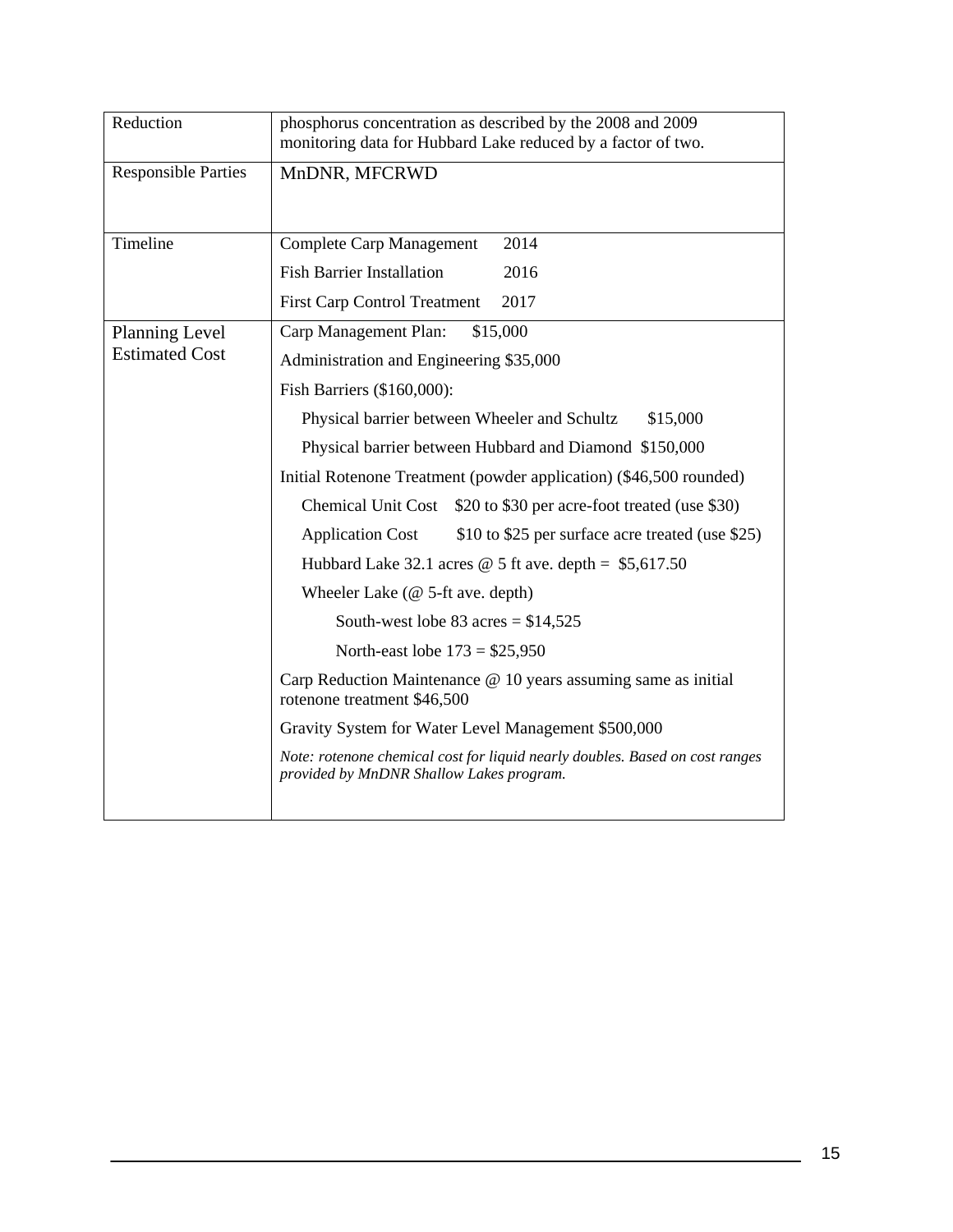# **Implementation Activity WS-3: Implement Agricultural Conservation Practice Program**

| Description                                                          | Implementation of agricultural conservation practices within priority subwatersheds as<br>identified by the watershed loading (SWAT) model. The following assumes that a load<br>reduction of 344.5 kg is achieved entirely through a single practice.                                                                                                      |                                                                                |                   |                              |                       |
|----------------------------------------------------------------------|-------------------------------------------------------------------------------------------------------------------------------------------------------------------------------------------------------------------------------------------------------------------------------------------------------------------------------------------------------------|--------------------------------------------------------------------------------|-------------------|------------------------------|-----------------------|
| <b>Practice</b>                                                      |                                                                                                                                                                                                                                                                                                                                                             | No.                                                                            | <b>Cost Units</b> | Cost per<br>Unit             | <b>Estimated Cost</b> |
|                                                                      | Filter / Buffer<br><b>Strips</b>                                                                                                                                                                                                                                                                                                                            | 36.6 acres or<br>15.1 miles @<br>20-feet width                                 | Acre              | \$3,170<br>including<br>land | \$116,000             |
|                                                                      | Pasture and<br>Hayland<br>Planting<br>(conversion to<br>permanent<br>cover)                                                                                                                                                                                                                                                                                 | 1,946 acres<br>converted from<br>agricultural<br>product to<br>permanent cover | Acres             | \$3,160                      | \$6,149,360           |
|                                                                      | Temporary<br>Storage (i.e.,<br>wetland<br>restoration or<br>side inlet<br>controls)                                                                                                                                                                                                                                                                         | 165 acre-feet of<br>new storage                                                | Acre-feet         | \$1000                       | \$165,000             |
|                                                                      | Assumes permanent easement needed for BMPs with land value of \$3,000 per acre. Only<br>first costs are included (no maintenance or recurring cost). No estimate is provide for loss<br>of revenue for land set-aside. Total estimate agricultural land acreage in contributing<br>drainage area is 11,385 acres. Generally assumes native grass plantings. |                                                                                |                   |                              |                       |
| Implementation<br>Priority                                           | High                                                                                                                                                                                                                                                                                                                                                        |                                                                                |                   |                              |                       |
| <b>Estimated Total</b><br>Phosphorus<br>Load<br>Reduction            | An estimated 476 kg/year is needed. This assumes that the upstream lakes will be<br>successfully managed to convert them to the clear state with a corresponding 155.5 kg load<br>reduction. The current watershed load including the upstream lakes load is 1,490 kg/yr.                                                                                   |                                                                                |                   |                              |                       |
| Assumptions<br>Implicit in the<br><b>Estimated Load</b><br>Reduction | SWAT modeled unit load reductions represent actual field performance. Values used were<br>0.11 lbs/acre/year (0.0.05 kg/acre/year), 2.09 lb/acre/year (0.95 kg/acre/year) and 0.39<br>lbs/acre/year (0.177 kg/acre/year) for filter strips, temporary storage, and conversion of<br>agricultural land to permanent cover.                                   |                                                                                |                   |                              |                       |
| Responsible<br>Parties                                               | Responsible Parties MFCRWD, Kandiyohi county SWCD                                                                                                                                                                                                                                                                                                           |                                                                                |                   |                              |                       |
| Timeline                                                             | 2011 and ongoing.                                                                                                                                                                                                                                                                                                                                           |                                                                                |                   |                              |                       |
| Planning Level<br><b>Estimated Cost</b>                              | No maintenance cost assumed.                                                                                                                                                                                                                                                                                                                                |                                                                                |                   |                              |                       |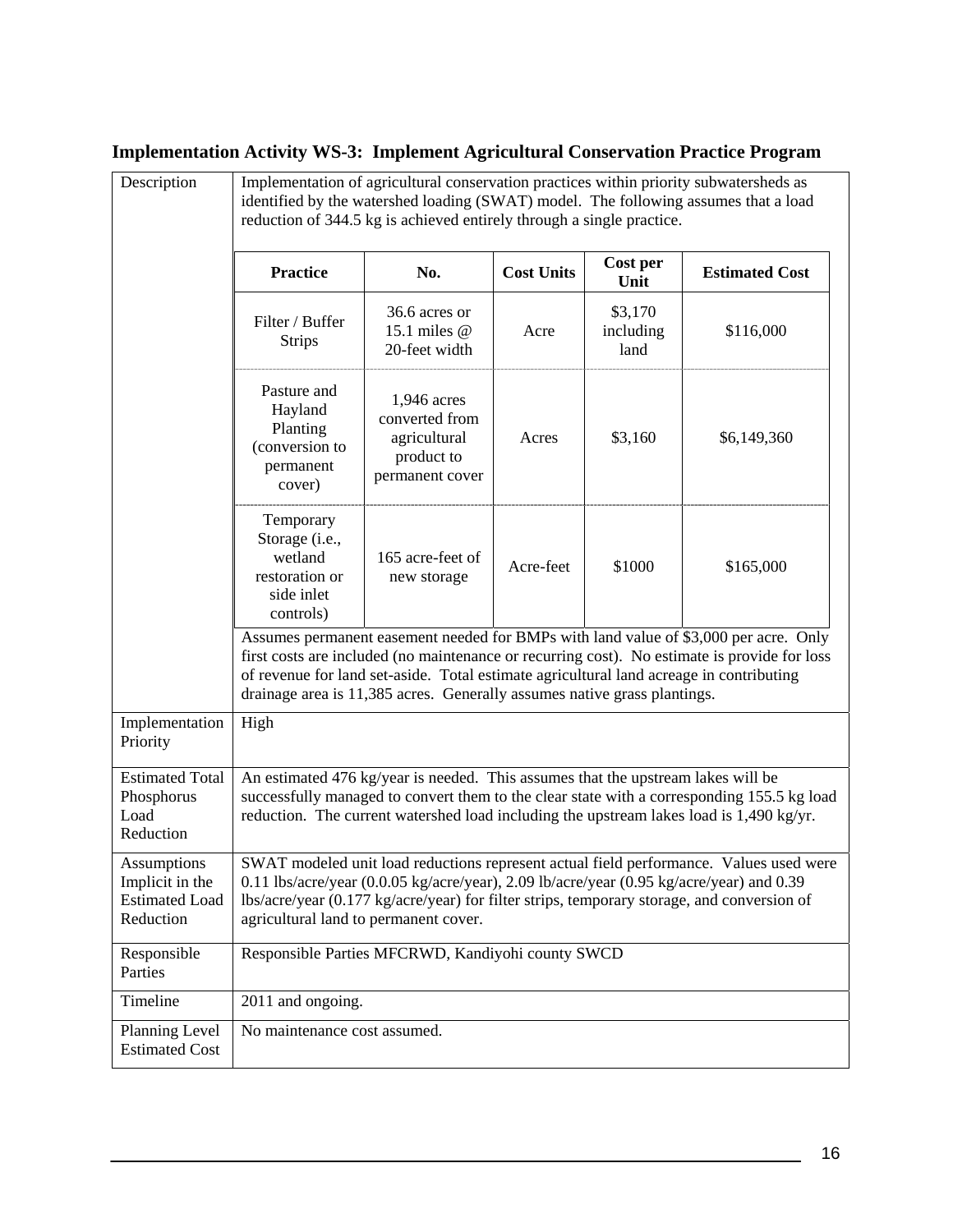## **Implementation Activity WS-4: Lakeshore and Urban Best Management Practices**

| Description                                                       | Implement Best Management Practices (BMPs) to reduce pollutant<br>loads directly from lakeshore development and other areas within<br>increased amounts of impervious surface. These BMPs may include<br>rain gardens, infiltration trenches, biofiltration swales and similar<br>related BMPs. |
|-------------------------------------------------------------------|-------------------------------------------------------------------------------------------------------------------------------------------------------------------------------------------------------------------------------------------------------------------------------------------------|
| Implementation<br>Priority                                        | High                                                                                                                                                                                                                                                                                            |
| <b>Estimated Total</b><br>Phosphorus Load<br>Reduction            | An estimated 476 kg/year is needed for all external source reduction<br>strategies. A portion of this load reduction can be achieved through<br>this implementation activity in addition to the agricultural<br>conservation practices.                                                         |
| <b>Assumptions Implicit</b><br>in the Estimated Load<br>Reduction | None                                                                                                                                                                                                                                                                                            |
| <b>Responsible Parties</b>                                        | <b>Responsible Parties MFCRWD</b>                                                                                                                                                                                                                                                               |
| Timeline                                                          | 2011 and ongoing.                                                                                                                                                                                                                                                                               |
| <b>Planning Level</b><br><b>Estimated Cost</b>                    | Depends upon the type of BMP                                                                                                                                                                                                                                                                    |

<u> 1980 - Jan Barbara Barbara, política establecera en la propia de la propia de la propia de la propia de la p</u>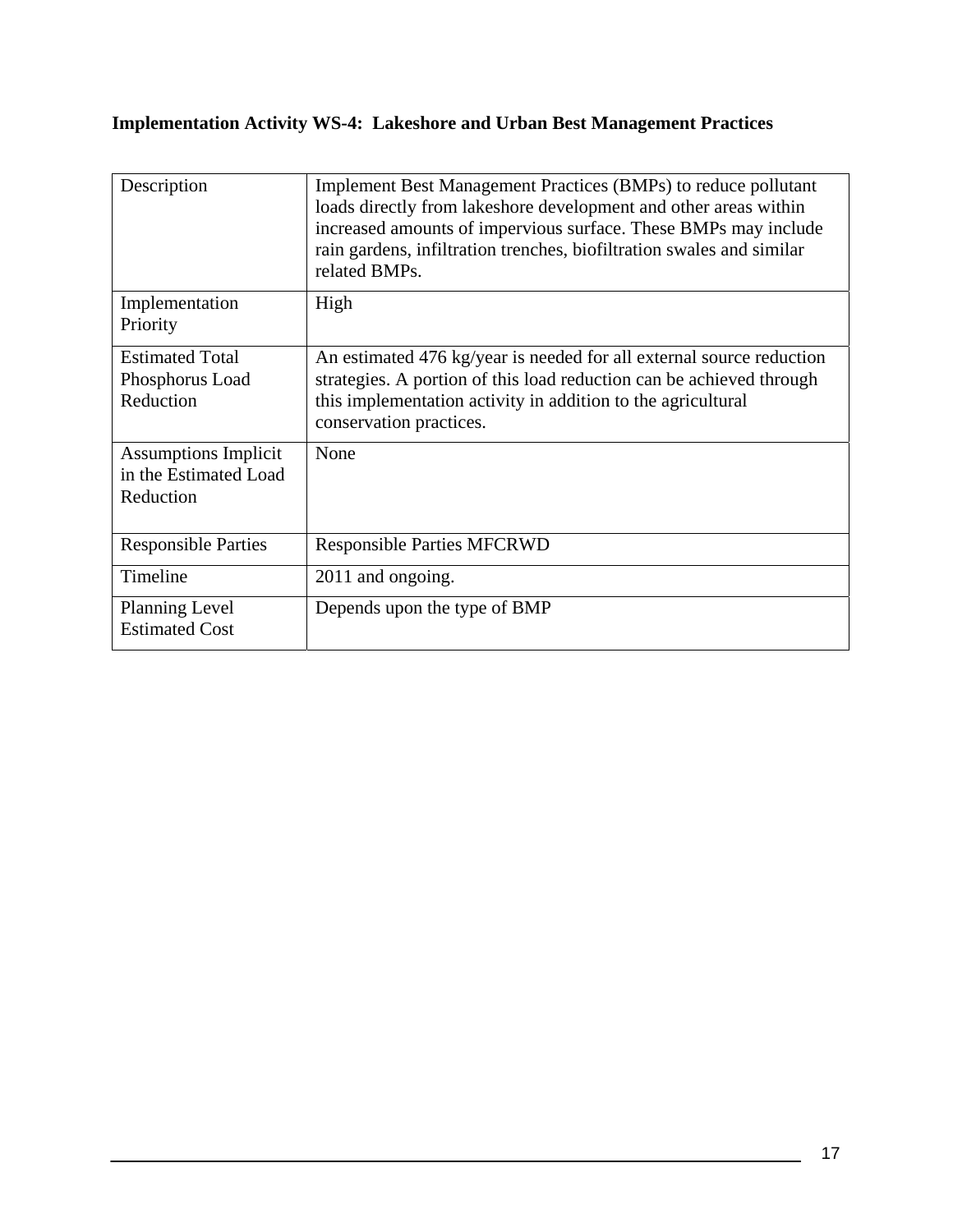#### **3.2.2 Internal (In-Lake) Sources**

The goal for reduction of internal loading is 103 kilograms of phosphorus over the growing season. To achieve that goal, the internal sources of phosphorus require management of the invasive, nuisance curly leaf pondweed. The reduction of curly leaf pondweed is expected to reduce internal phosphorus loading caused by this macrophyte as can the use of aluminum sulfate.

#### **Implementation Activity IS-1: Macrophyte Management to Control Curly Leaf Pondweed**

| Description                                                          | Treat the affected parts of Diamond Lake with herbicide or<br>mechanical means to limit the growth of curly leaf pondweed and<br>reduce the internal phosphorus loading from curly leaf pondweed. |
|----------------------------------------------------------------------|---------------------------------------------------------------------------------------------------------------------------------------------------------------------------------------------------|
| Implementation<br>Priority                                           | High                                                                                                                                                                                              |
| <b>Estimated Total</b><br>Phosphorus Load<br>Reduction               | No estimate made.                                                                                                                                                                                 |
| Assumptions<br>Implicit in the<br><b>Estimated Load</b><br>Reduction | Not applicable.                                                                                                                                                                                   |
| <b>Responsible Parties</b>                                           | MFCRWD, MnDNR                                                                                                                                                                                     |
| Timeline                                                             | 2011-2012 (seasonal treatment)                                                                                                                                                                    |
| Planning Level<br><b>Estimated Cost</b>                              | $$25,000$ per treatment                                                                                                                                                                           |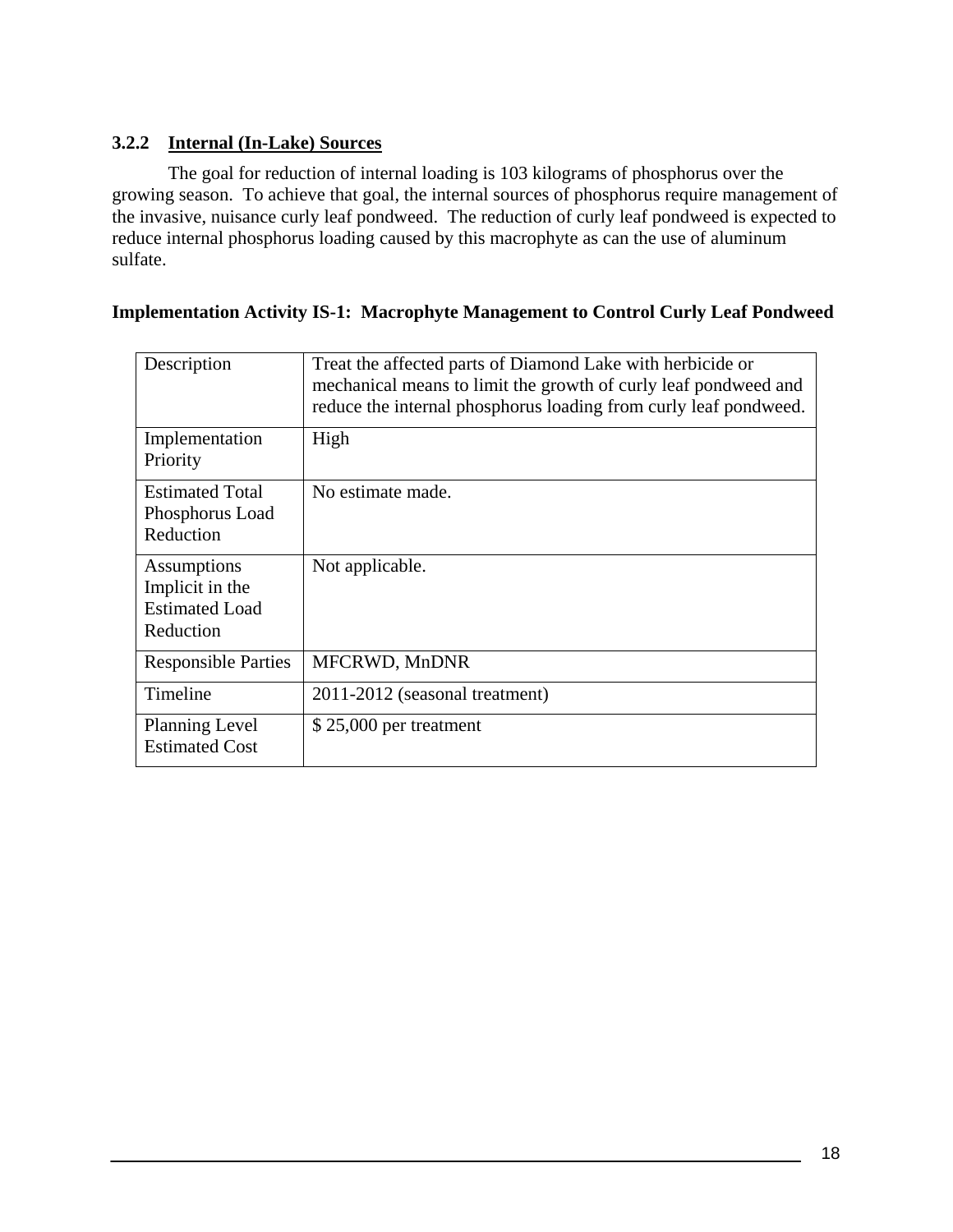## **Implementation Activity IS-2: Inactivation of Sediment Released Phosphorus**

| Description                                                          | <b>Aluminum Sulfate Treatment</b>                                                                                                                                           |
|----------------------------------------------------------------------|-----------------------------------------------------------------------------------------------------------------------------------------------------------------------------|
| Implementation<br>Priority                                           | Low                                                                                                                                                                         |
| <b>Estimated Total</b><br>Phosphorus Load<br>Reduction               | Because the lake is shallow and only weakly stratifies, the<br>estimated reduction in the annual mean in-lake concentration is<br>50% (103 kilograms).                      |
| Assumptions<br>Implicit in the<br><b>Estimated Load</b><br>Reduction | Surface area treatment applied only to the open water portion of<br>the lake. Assumes area less than 6-feet in depth (20% of the lake)<br>is littoral area and not treated. |
| <b>Responsible Parties</b>                                           | <b>MFCRWD</b>                                                                                                                                                               |
| Timeline                                                             | 2020                                                                                                                                                                        |
| <b>Planning Level</b><br><b>Estimated Cost</b>                       | Engineering Plan for Application and Initial Feasibility Analysis<br>\$30,000<br>Alum Treatment of 1,285 acres at \$450 per acre = \$578,250.                               |
|                                                                      |                                                                                                                                                                             |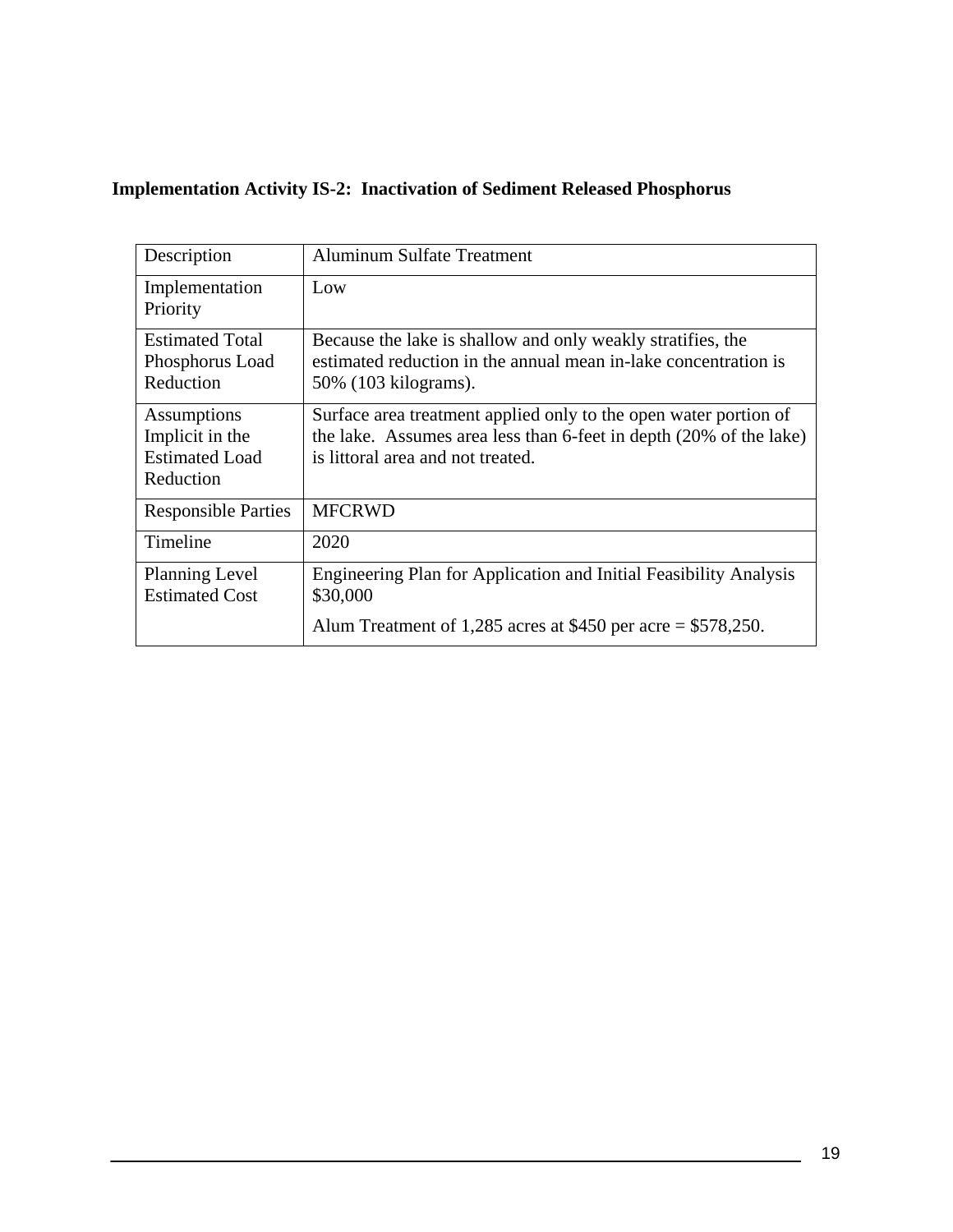#### <span id="page-23-0"></span>**3.2.3 Public Information and Education**

#### **Implementation Activity PIE-1: Educate Lakeshore Property Owners to Reduce Phosphorus Runoff**

| Description                                                       | An annual newsletter or similar advertisement, with a copy on the<br>MFCRWD web site could be provided to local landowners<br>pointing out ways they can protect their lake. This also should<br>point out the other activities that will further protect the lake:<br>agricultural BMPs, SSTS enhancements, etc. |
|-------------------------------------------------------------------|-------------------------------------------------------------------------------------------------------------------------------------------------------------------------------------------------------------------------------------------------------------------------------------------------------------------|
| Implementation<br>Priority                                        | High                                                                                                                                                                                                                                                                                                              |
| <b>Estimated Total</b><br>Phosphorus Load<br>Reduction            | No estimate made.                                                                                                                                                                                                                                                                                                 |
| <b>Assumptions Implicit</b><br>in the Estimated Load<br>Reduction | Not applicable.                                                                                                                                                                                                                                                                                                   |
| <b>Responsible Parties</b>                                        | <b>MFCRWD</b>                                                                                                                                                                                                                                                                                                     |
| Timeline                                                          | 2011 and seasonally thereafter.                                                                                                                                                                                                                                                                                   |
| <b>Planning Level</b><br><b>Estimated Cost</b>                    | Approximate Cost: Design in house, print 500 for \$300, address<br>and mail 400 for \$300; total \$600 per year. Items to promote<br>include: rain gardens, porous pavement, nutrient management for<br>fertilizers and household detergents, lawn overwatering, and pet<br>wastes.                               |

 $\overline{\phantom{a}}$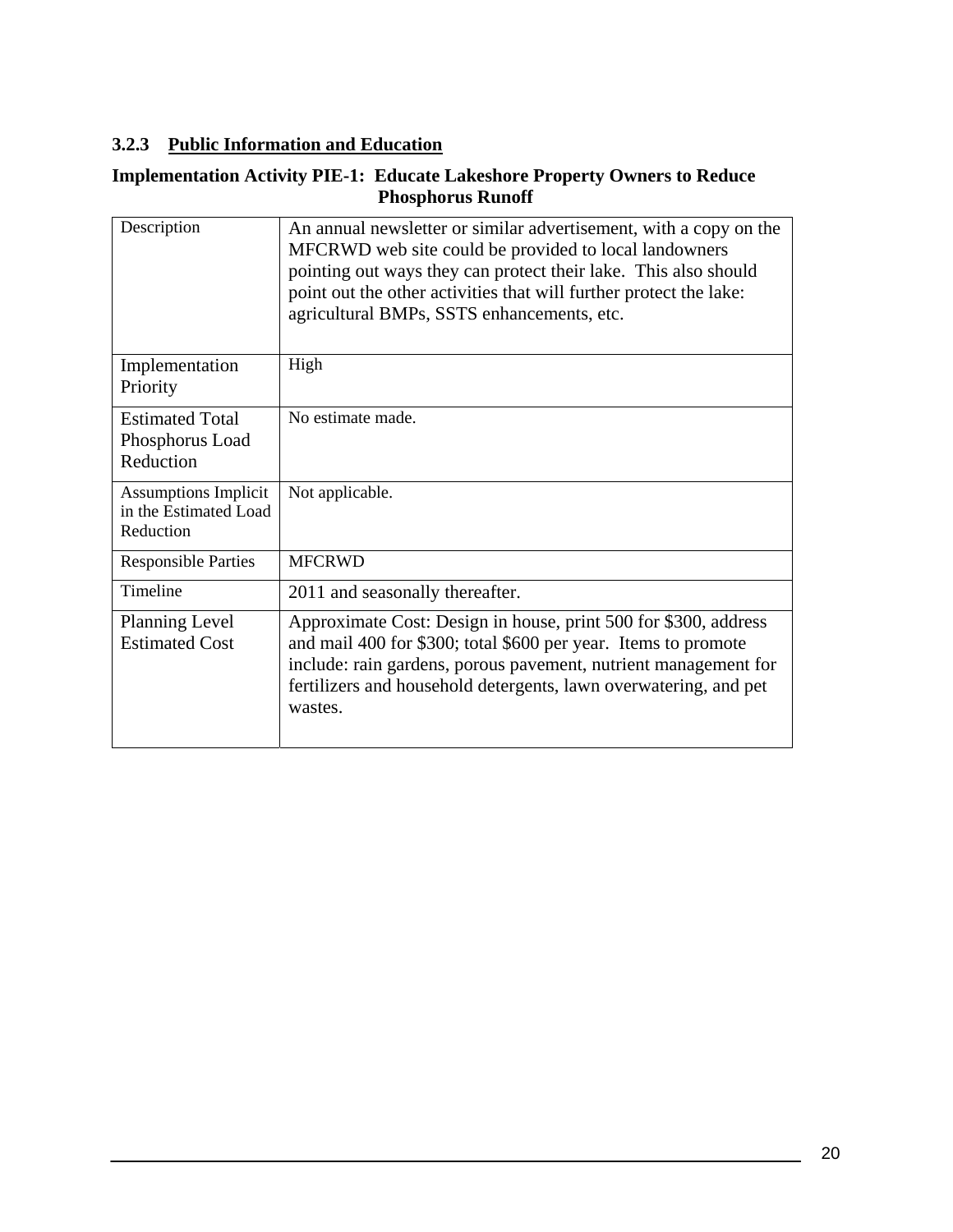#### <span id="page-24-0"></span>**3.3 Implementation Plan Cost Range**

The total estimated planning level cost range for implementing the recommendations in this TMDL including tasks that address both external and internal source phosphorus reductions is provided in **Table 3-4**.

**Table 3-4 Planning Level Estimated Cost Range for TMDL Implementation.** 

| <b>Implementation Activity</b>                                                                                                    | <b>Estimated TP</b><br>Load<br>Reduction (kg)                               |                                  | <b>Probable Initial Cost</b><br>Range (excludes<br>operation and<br>maintenance) |
|-----------------------------------------------------------------------------------------------------------------------------------|-----------------------------------------------------------------------------|----------------------------------|----------------------------------------------------------------------------------|
|                                                                                                                                   |                                                                             | Low                              | High                                                                             |
| <b>WS-1: Connect Diamond Lake</b><br>SSTS <sub>s</sub> to the Green Lake<br><b>Regional Wastewater</b><br><b>Treatment System</b> | 59.5                                                                        | \$6,941,000                      |                                                                                  |
| WS-2: Upstream Lake<br>Management To Achieve Clear<br>Water States within Hubbard<br>and Wheeler Lakes                            | 155.5                                                                       | \$500,000                        |                                                                                  |
| WS-3: Implement Agricultural<br><b>Conservation Practice Program</b>                                                              | 344.5*                                                                      | ~116,000                         |                                                                                  |
| WS-4: Lakeshore and Urban<br><b>Best Management Practices</b>                                                                     | None<br>estimated                                                           | Use current District<br>Programs |                                                                                  |
| IS-1: Macrophyte Management<br>to Control Curly Leaf<br>Pondweed                                                                  | None<br>estimated                                                           | \$25,000 per treatment           |                                                                                  |
| <b>IS-2: Inactivation of Sediment</b><br><b>Released Phosphorus</b>                                                               | Reduction of in<br>lake total P<br>concentration<br>for 5-7 years<br>by 50% | \$578,250                        |                                                                                  |
| PIE-1: Educate Lakeshore<br><b>Property Owners to Reduce</b><br>Phosphorus Runoff.                                                | None<br>estimated                                                           | \$600 per year                   |                                                                                  |

\*Additional reduction of 389 needed to achieve Margin of Safety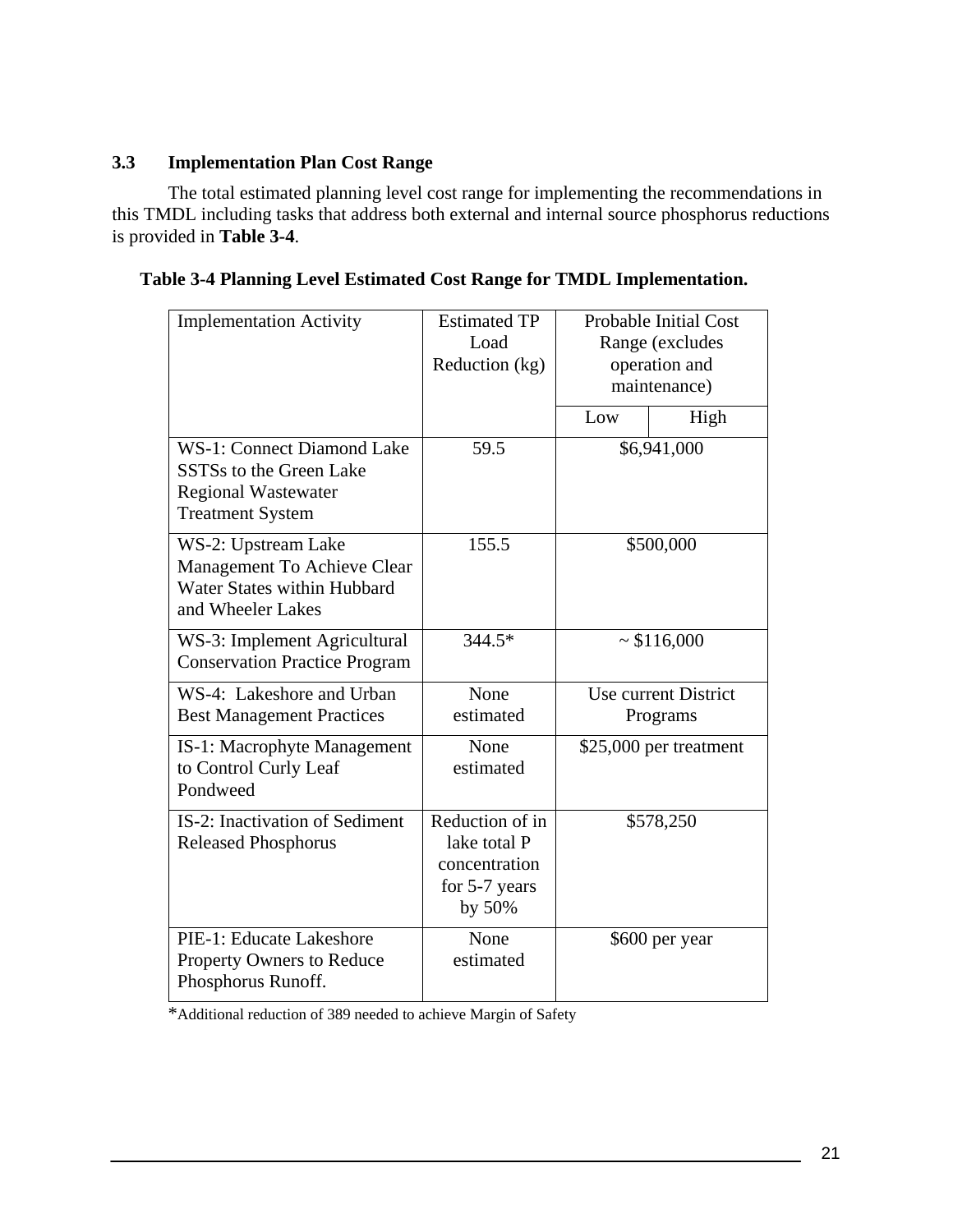#### <span id="page-25-0"></span>**3.4 Long Term Planning**

After the first 10 years, a comprehensive analysis of the program will be conducted, to determine if the activities planned and implemented are achieving the required reductions in phosphorus concentrations within Diamond Lake. If the water quality standards are not achieved within this 10-year time frame, the MFCRWD will meet with MPCA staff and local citizen organizations and other stakeholders to determine future direction and if additional participation by these groups is needed, as well as more aggressive measures for achieving the water quality standards. Consideration of the need for an alum treatment would occur at this time.

#### **3.5 Public Participation**

#### **3.5.1 Introduction**

The MFCRWD has an excellent track record with inclusive participation of its citizens, as evidenced through the establishment of the District itself in 2005 (led by an active citizen base), the development and completion of the MFCRWD Watershed Management Plan in 2007, and its very active citizen volunteer monitoring program. The MFCRWD has utilized stakeholder meetings, surveys, open houses, and a citizens' advisory committee, to share information with the public and to gather input to help guide implementation activities (**Appendix E of the TMDL report**). The extensive public participation has helped guide the development of the implementation plan herein, and will help direct future projects to improve the water quality of Diamond Lake.

#### **3.5.2 Technical Advisory Committee**

The Diamond Lake TMDL Technical Advisory Committee (TAC), was established as an ad hoc committee, to guide the process of the Diamond Lake TMDL. The TAC consisted of the following advisors:

- 1 Board Conservationist from the Minnesota Board of Water and Soil Resources
- 1 Program Coordinator from the County Soil and Water Conservation **District**
- 1 Area Hydrologist from the Minnesota Department of Natural Resources
- 1 County Director of Environmental Services
- 1 County Ditch Inspector

The TAC met as a group one time with MCFRWD and MPCA staff on October 9, 2008, following the first season of monitoring. The purpose of the meeting was to discuss the overall role of the Committee, provide an overview of the project, a status report on the major project tasks and next steps. TAC discussion centered on the need to conduct sampling for a second water year, the importance of sampling, and ultimately addressing water quality issues in the Schultz/Wheeler/Hubbard Chain of Lakes, and ideas that could eventually be used in the implementation plan.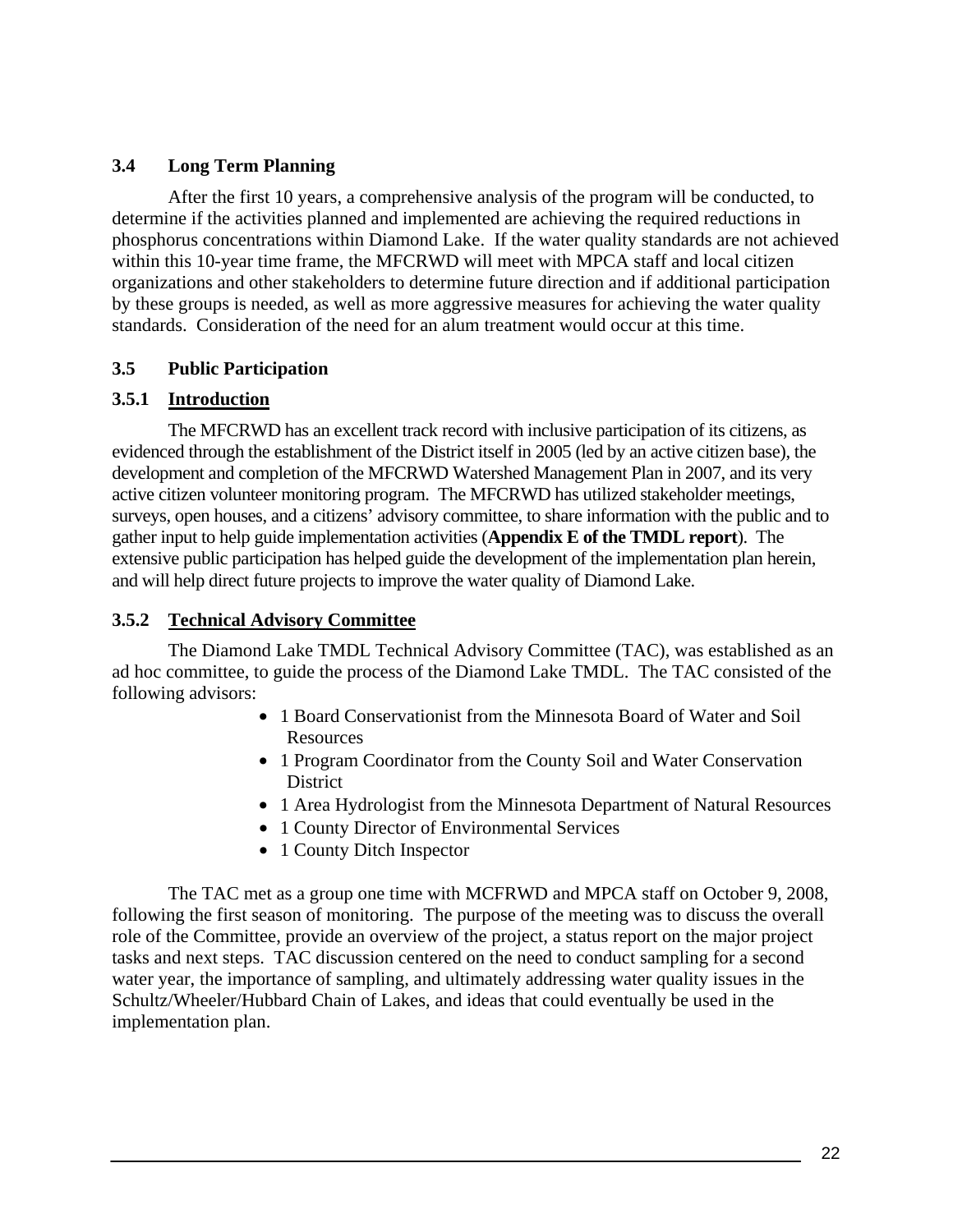#### **3.5.3 Public Meetings/Information**

A webpage dedicated to the Diamond Lake TMDL was created on the Minnesota Pollution Control Agency's website, to provide the public with a background on the TMDL study, a map indicating project location within the state, a link to a fact sheet, an announcement of upcoming public meetings, relevant links, and contact information for the MPCA Project Manager and MFCRWD Administrator.

A fact sheet was prepared for the TMDL, and provided background information on the study, progress to date, and opportunities on ways that residents can learn more on the TMDL process and reduce nutrient loading into the lake. One fact sheet was prepared and posted on the MPCA website in November 2008, and an updated fact sheet was prepared and posted on the website in July 2010.

Stakeholders were given the opportunity to participate in the TMDL process on several levels throughout the study, including public meetings, small group discussions, a survey, MFCRWD open houses, and Citizens Advisory Committee (CAC) meetings, and at monthly MFCRWD Board meetings. Public meetings were announced, via notices on the MPCA website, news releases in newspapers, newsletter articles, and individual invitations to all residents of the Diamond Lake watershed, in addition to county commissioners, local legislators, townships, implementation partners, and others. The first public meeting, held on December 10, 2008, was attended by 68 individuals, and was designed to share information, solicit input from the public, encourage their participation in the process, and offer an opportunity for questions and answers. A second public meeting took place on June 19, 2010, at the invitation of the Diamond Lake Area Recreation Association. Similar to the first public meeting, it entailed a presentation that provided a background of the TMDL process, and an update on the current status of the study. Preliminary water quality conclusions and data were shared with the audience, which numbered approximately 30 people. Questions were asked and answered, and the next planned public meeting was announced. Following the second public meeting, a third public meeting was publicized in a similar way as the first, and was held on July 29, 2010 with 39 attendees. The third public meeting followed a similar format as the first, with some additional opportunity to include public input. Following a presentation and question/answer session, attendants were given the opportunity to split up and join small group discussions on monitoring results, phosphorus dynamics, and implementation ideas. This strategy was employed in consideration of the fact that many people are reticent to ask questions and voice opinions in large groups. Attendees were also asked to complete a survey that was designed to allow those uncomfortable to offer ideas in the small group setting with the opportunity to have their voices heard. A summary of some of the comments received:

- Solar Bee technology to increase oxygen levels through all water columns to prevent phosphorus from releasing into the lake
- Holding ponds in Ag ditches to slow up the runoff
- Have all lake property owners contribute to problem solving fund
- Need a carp kill
- Buffer strips
- Deepen existing wetlands near the lake